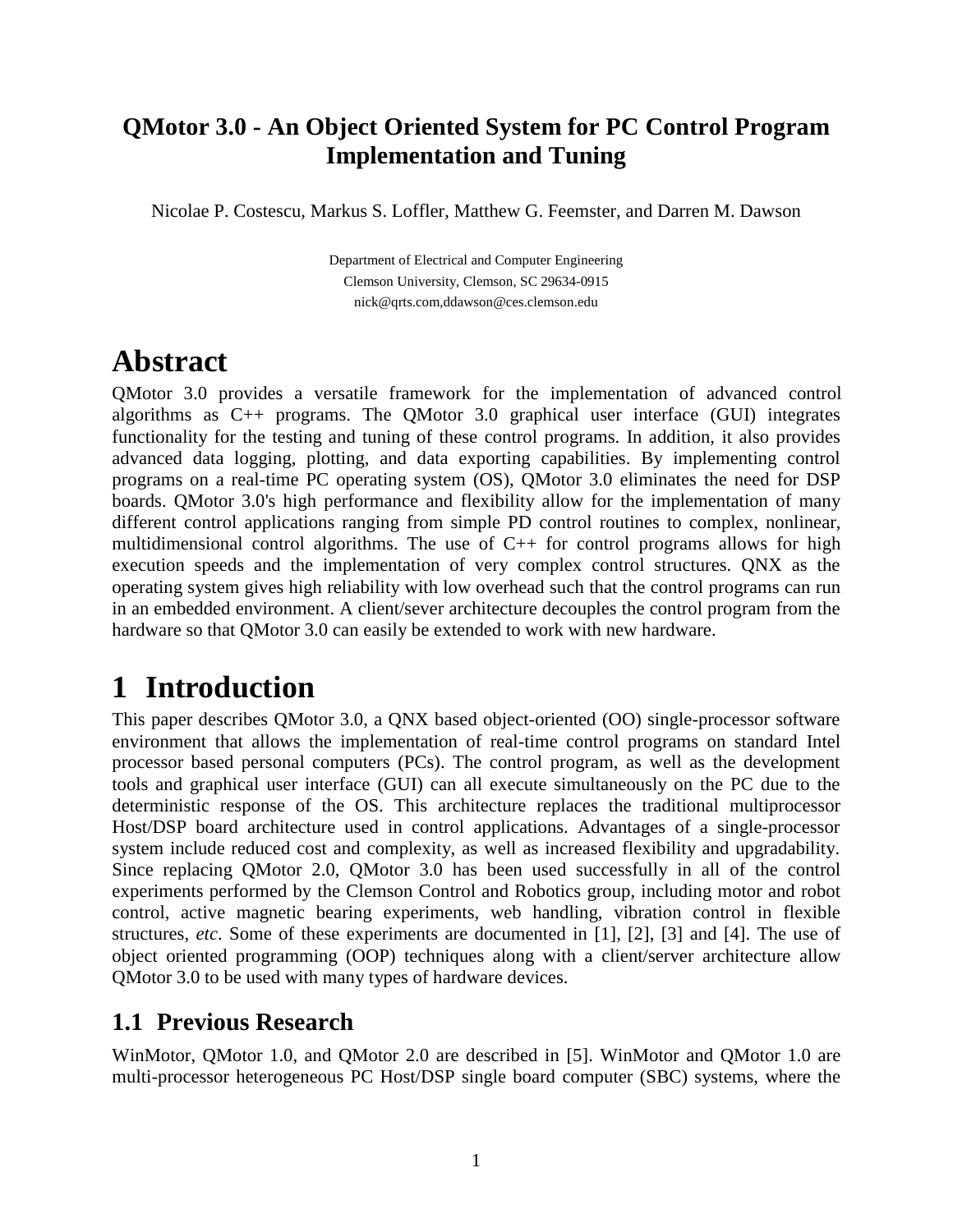control executes on a DSP SBC, while a Host PC is used for GUI (plotting), data logging, and gain tuning functions.

QMotor 2.0 is a single-processor system developed by the authors of this paper that executes both the control and the GUI on the same processor. Though [5] discusses QMotor 2.0 in detail, a brief description of the system will be given here in order to facilitate discussion of QMotor 3.0. QMotor 2.0 is based on procedural/functional programming techniques, while QMotor 3.0 is based on OOP techniques to overcome some of the disadvantages of QMotor 2.0. Figure 1 below depicts the QMotor 2.0 architecture.



**Figure 1 - QMotor 2.0 Architecture**

The development of QMotor 2.0 was motivated by the high cost and complexity of multiprocessor heterogenous (PC Host/DSP SBC) systems. The use of modern high-speed consumer grade PC CPUs coupled with a PC real-time OS allowed the development of a system that implements the control algorithm as well as the user interface on one CPU. This reduced the cost and complexity of the system, for developers as well as users.

The QMotor 2.0 architecture consists of the control program (QC), the hardware server for the MultiQ motion control board (QS), the network interface (QN), and the GUI (QG). These four programs all executed on the same processor and provided the framework needed to implement and tune control programs. The user fills out certain C language functions in QC (the control program) to implement the control computation. QMotor 2.0 was used to implement many published control experiments at Clemson University, some of which are documented in [6], [7], [8], and [9].

Several disadvantages of QMotor 2.0 became apparent with use. QMotor 2.0 only supported the MultiQ motion control board for hardware interfacing. Support of additional hardware had to be added later, and was hard-coded into the system. For example, a special version of QMotor 2.0 had to be built to support line-scan cameras for a mag-bearing experiment [10]. Another experiment required more than 8 D/A channels thus mandating the use of 2 MultiQ boards, and requiring a new version of QMotor 2.0. A robot control experiment that required special initialization of a motor drive via serial port required yet another modification of the QMotor 2.0 GUI (QG). All of these modifications were hard-coded into QMotor 2.0 programs, and produced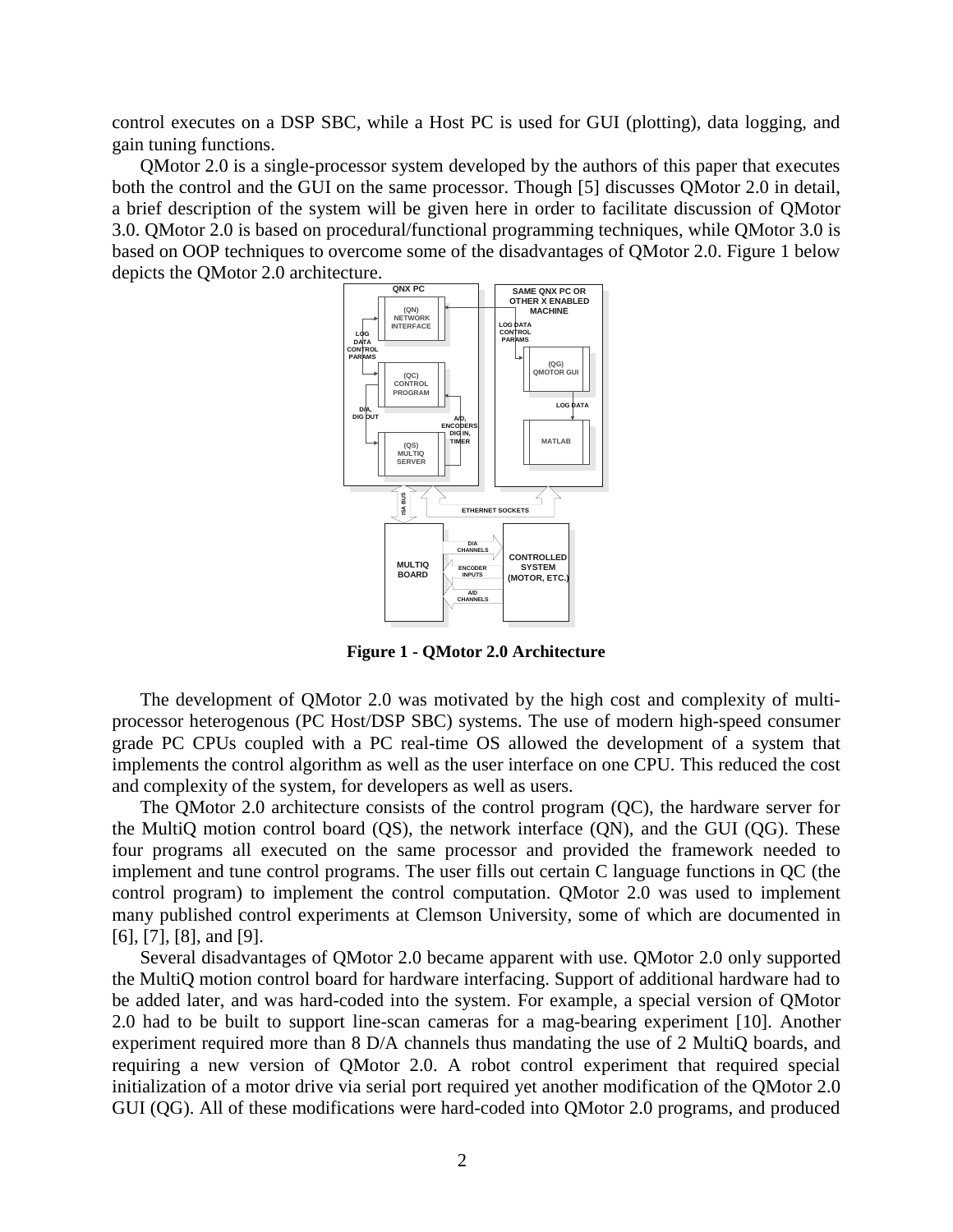multiple versions of the system, which resulted in confusion and higher maintenance costs (bug fixes and updates had to be applied to all of the versions instead of to just one version). The functional programming techniques used to develop QMotor 2.0 did not allow the user to easily add support for new hardware interfaces (*e.g.* cameras, fast A/D boards, more I/O channels, *etc*.)

# **2 Object Oriented Programming**

Development of QMotor 3.0 was motivated by the success of QMotor 2.0, and was shaped partially by the disadvantages of that system. QMotor 3.0 uses OOP techniques to overcome the disadvantages of QMotor 2.0.

## **2.1 Code Reuse**

OOP techniques allow for code to be reused, which means only one copy of a certain piece of code needs to be maintained. The extensions to QMotor 2.0 mentioned above required three slightly different copies of the source code be maintained. Maintaining only one copy of source code allows bug fixes and improvements to be easily applied to that one copy, and all modules that use that code benefit.

## **2.2 Easy Extensibility**

The use of inheritance and polymorphism allows the system to be easily extended. Functionality can be declared in a common base class, and implemented later in derived classes that are specific to a particular application.

### **2.3 Disadvantages**

There are several popular criticisms of OOP. Two of these, which are applicable to this discussion, are excessive complexity and performance degradation. Excessive complexity can result from the overuse of classes, operator overloading, inheritance, *etc*. When OOP features are abused to an extent where they make the code more complex than it ought to be, or when programmers try to take advantage of obscure and confusing capabilities of the programming language, the resultant code becomes more confusing and complex than a procedural version.

Performance degradation is a serious concern in real-time applications. Some OOP language features depend on run-time processing. Other features simply add overhead to typical operations. Calling a method of an object, as opposed to simply calling a global function, incurs extra overhead of at least one extra jump (depending on the compiler). Assignments in C++ may cause a copy constructor to be called, requiring a function call, where a simple C assignment might translate to one assembly language instruction. The key to taking advantage of OOP functionality in real-time programming is to recognize the performance pitfalls, and avoid them. When implementing QMotor 3.0 in  $C_{++}$ , we used the term "sane  $C_{++}$ " to refer to features of the language that do not incur a significant runtime performance penalty, but contribute significantly to the readability, maintainability, extensibility, portability, and reusability of the code.

Another performance concern is raised when template functions and classes are used. Templates are instantiated by the compiler for each specific type used. While the programmer only maintains one copy of the template code, increasing the maintainability and extensibility of the code, the compiler replicates the code many times, increasing the size of the executable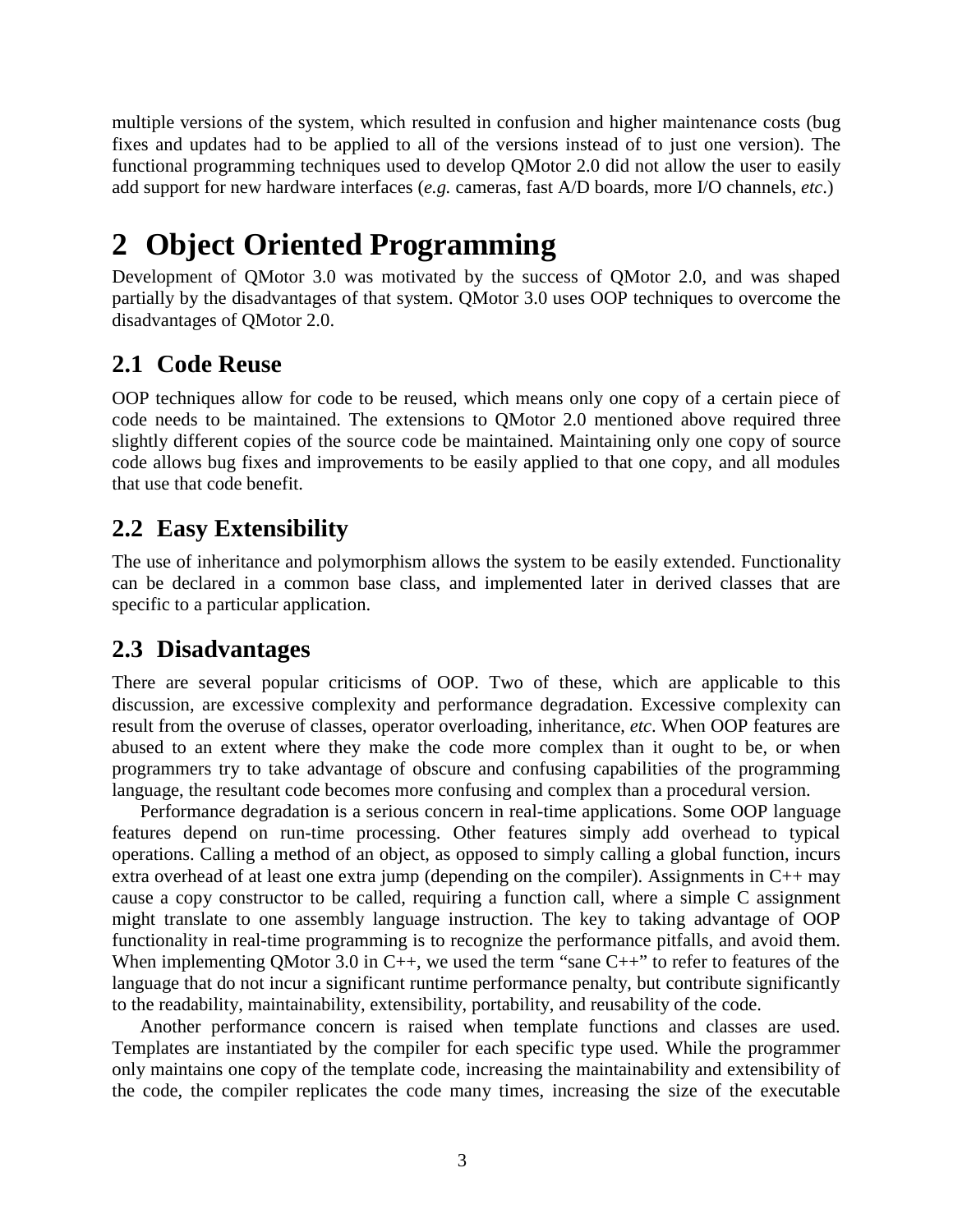program. This causes more memory to be used during program execution, and can even impact performance by causing CPU cache misses simply because the executable can not be contained in the cache. While clever means could be used that would result in only one copy of the code, these means would bypass the advantages templates provide in terms of simplicity and type checking. For this reason, templates are used in QMotor 3.0, where appropriate.

## **2.4 OOP Techniques Used in QMotor 3.0**

### **2.4.1 Inheritance**

Inheritance is used to eliminate duplicate functionality in related objects. For example, sorting a list of variables alphabetically is done in the same way regardless of whether the list is a list of control parameters or log variables. Using an abstract data type (ADT) to represent a generic variable, and implementing the sorting functionality at that high level eliminates the need to implement separate methods for sorting control parameters and log variables.

#### **2.4.2 Polymorphism**

Polymorphism allows objects that are derived from a common ancestor to behave differently when the same method is called. For example, if the objects Rectangle and Triangle are derived from Shape, and Shape has a calculateArea() virtual function, Rectangle and Triangle can provide different results to the same function (calculateArea()). This mechanism provides a simple, common interface at the higher level, allowing more specific implementations at a lower level.

### **2.4.3 Templates**

Templates allow code to be reused in a macro-like manner, while maintaining type checking. Templates are used when generic operations are to be applied to many different types of data, and the operations are unaffected by the data types.

# **3 QMotor 3.0 Architecture**

Once again the QNX real-time operating system was chosen as it provides all of the real-time functionality needed for the system, and has proven to be robust and reliable.

## **3.1 Hardware Servers**

In order to control a physical system, a computer control program must be able to interact with it. Information about a system is determined through the use of sensors, which measure and report information about the system (*e.g.* temperature, force, voltage, current, *etc.*) Actuators (*e.g.* motors, electromagnets, *etc.*) are used to change the state of a system.

Sensors may be equipped with a computer interface that processes the sensor data and provides it to the computer in a simple form. An example of this type of sensor is a force/torque sensor that processes the raw strain gauge data, and presents a vector of 3 biased forces and 3 biased torques, in IEEE floating point format, in registers on an ISA bus controller card. Another example is a high-speed video camera coupled with a high-speed framegrabber. This sensor presents the computer with an array of digital values corresponding to the brightness of each pixel in the image. The computer may read the digital values of the pixels directly from the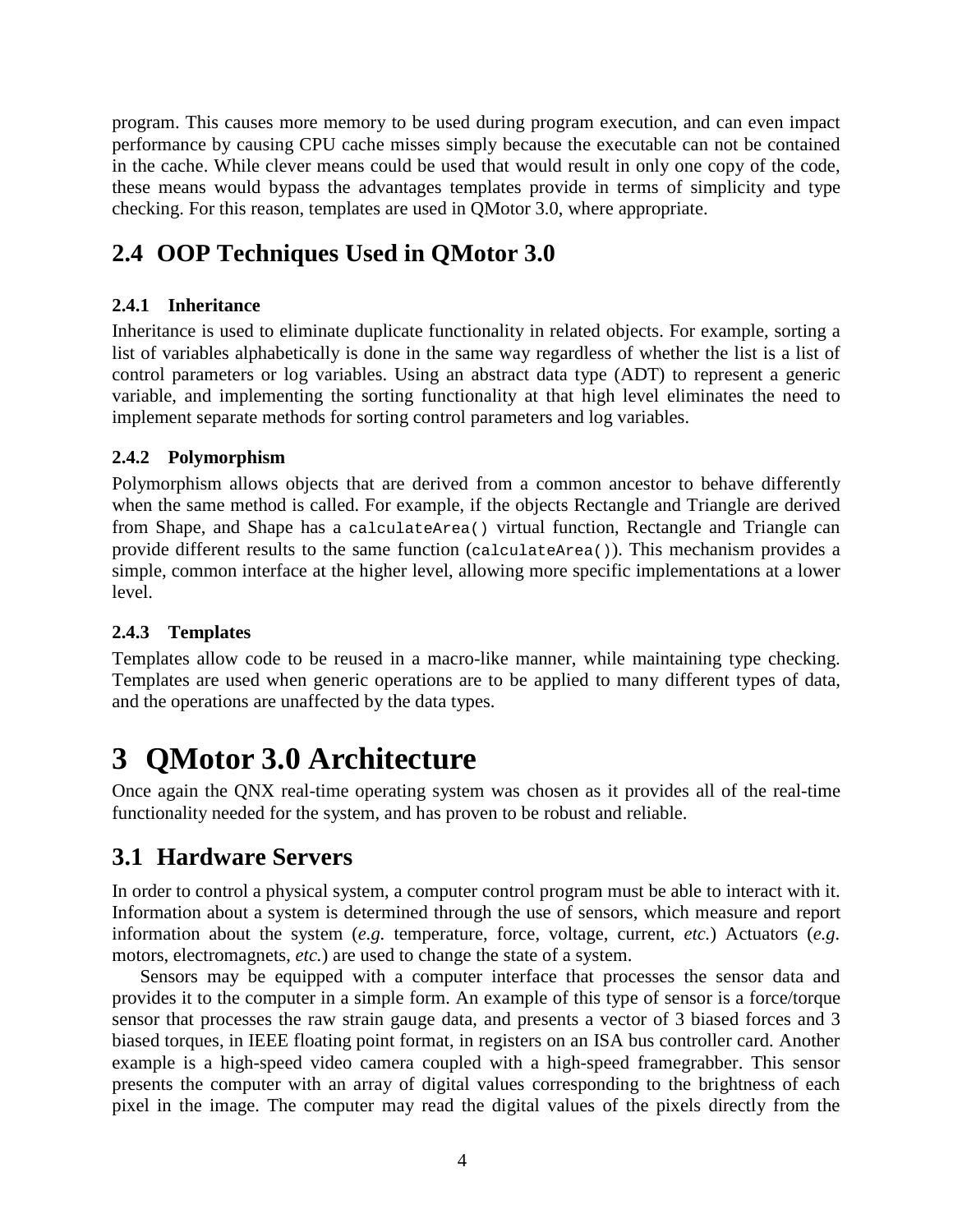framegrabber's memory. This type of sensor reduces the computational burden on the computer by processing the sensor data, but require sophisticated software interfacing. Other sensors provide a simpler interface, generally converting some physical quantity (temperature, force, distance, *etc.*) into a voltage, or into a digital pulse train, which must then be read by a general purpose interface (*e.g.* an A/D converter, encoder input channel, *etc.*) This type of sensor interfaces to the computer via an A/D board, encoder interface board, *etc.* In both cases, sensors provide inputs through some interface hardware into the computer, for use as inputs to a control program. Actuators fall into similar categories. Simple actuators are much more prevalent (*e.g.* motors, solenoids, *etc.*), and are usually interfaced through a D/A or digital output board.

The software that allows a control program to communicate with the hardware that interfaces sensors and actuators to the computer has been traditionally called a device driver. Drivers generally reside in an operating system's kernel, as in UNIX and MS Windows NT, and as such are difficult to write and maintain. Writing a device driver for a sensor/actuator interface would generally be considered overkill. In addition, accessing a kernel-mode device driver from a usermode program requires a system call, which can incur significant overhead. This is shown in Figure 2 below.



**Figure 2 - Kernel Mode Device Driver**

Consequently many device manufacturers provide libraries that are linked to the user's control program. These libraries provide access to the hardware interface. This method is far simpler than writing a kernel-mode device driver. It is also more efficient, as there is no need to trap into the kernel. It is also less secure. The device interface library must access hardware directly, therefore it must have privileged access (*e.g.* run as *root*). In addition, since it is linked to the user's control program, the user's control program must run in a privileged mode, and is capable of crashing or corrupting the entire system. Finally, since the control program is linked to the library, only one control program may execute at once, otherwise several programs may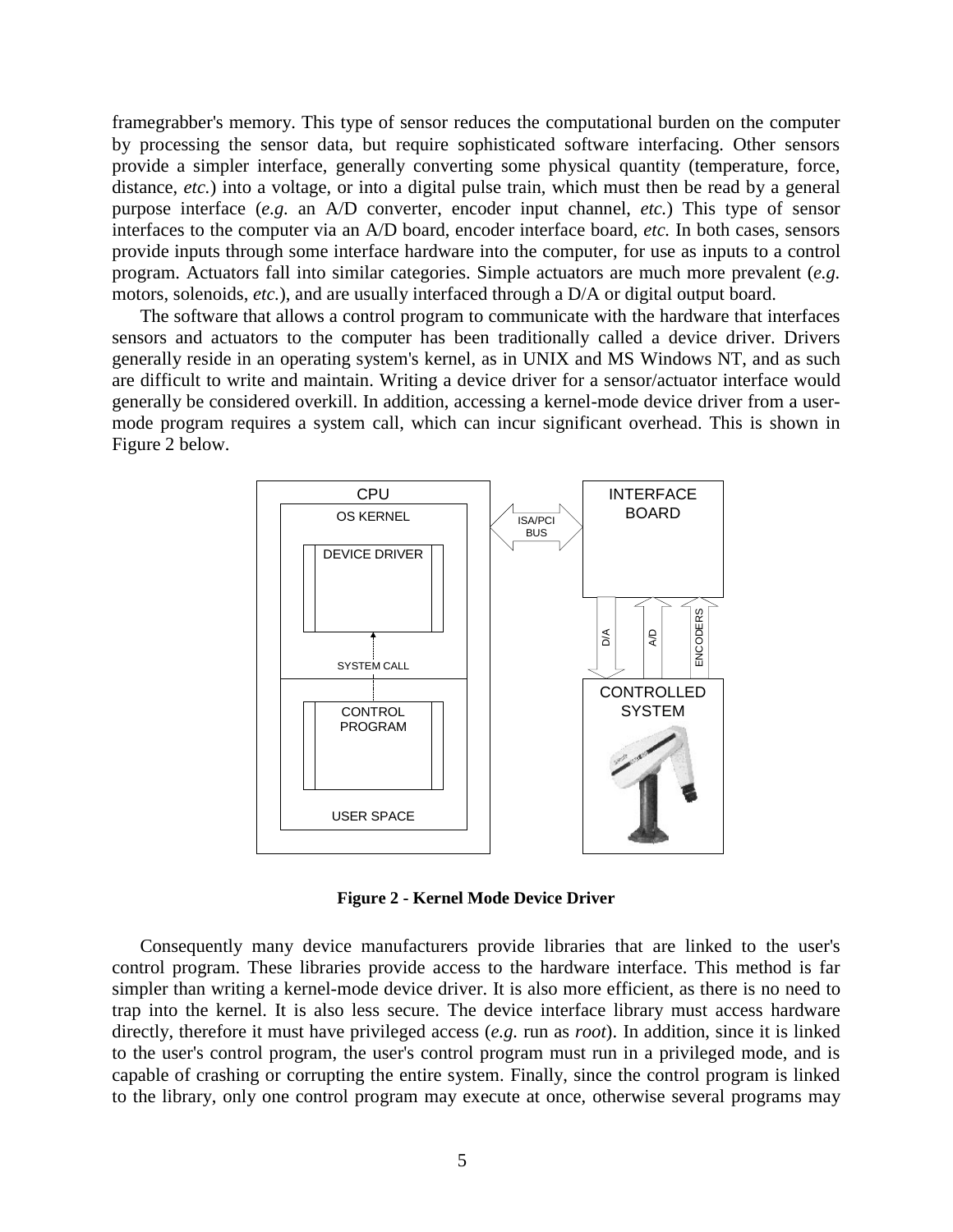attempt to communicate with the hardware interface simultaneously. This architecture is shown in Figure 3 below.



**Figure 3 - User Mode Hardware Interface Library**

QNX, being a microkernel based OS, does not provide for kernel-mode device drivers. The QNX microkernel provides only minimal functionality (scheduling, IPC, *etc.*) Programs that serve the purpose of device drivers run in user mode. Under QNX, these programs are better called "device servers." An advantage of running device drivers in user mode is that they can be started and stopped at any time, without affecting the kernel or other processes. Another advantage is that they provide services to processes located on other computers on the network, without the need for a network API. QNX uses message passing as its primary IPC mechanism. Message passing is supported inside the microkernel, and is network transparent (*i.e.* there is no difference in the API for sending a message to a process on the same node, or to a process on a different node on the network). Consequently, another advantage is that QNX device drivers can be accessed from any node on the QNX network with the same API as local device drivers (*e.g.* open ("/dev/ser1","r") opens the primary serial port on the local node, open ("//10/dev/ser1","r") opens the primary serial port on node 10). Traditional API calls such as *open()* and *write()* are translated into messages to the device drivers. While this does incur some overhead, the efficiency of the QNX microkernel makes it a viable implementation. Consequently, QMotor 3.0 uses a client/server architecture with respect to interface hardware, as shown in Figure 4.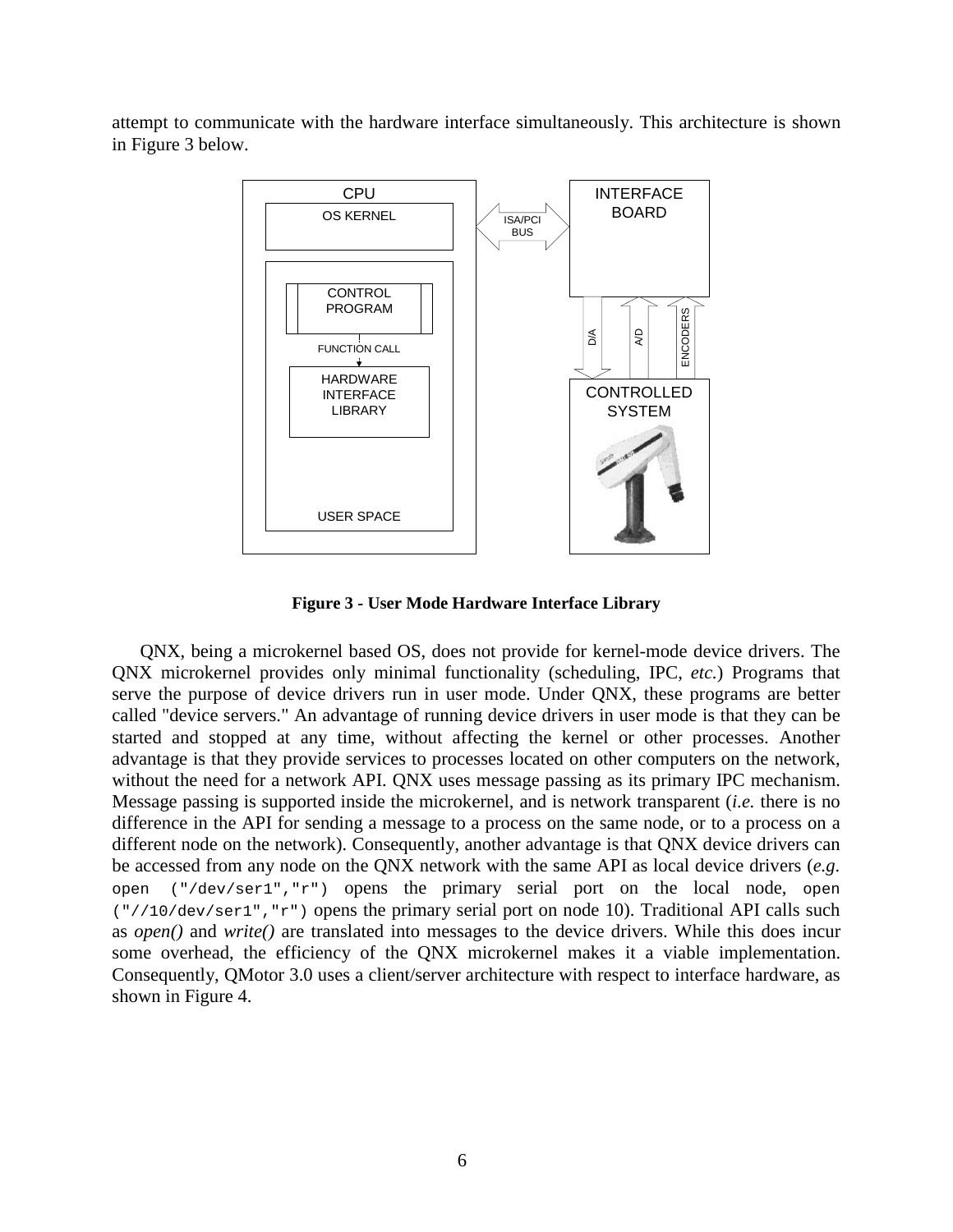

**Figure 4 - Hardware Client/Server Architecture**

The first step in writing a hardware server is to write the traditional library mentioned above, called a *hardware interface class*. This is a C++ class that provides all of the functionality needed to talk to the hardware (*e.g.* functions such as inport(), outport(), DMA transfers, interrupt service routines, *etc.* are implemented here). Users may choose to link directly to the hardware interface class, however, this is not recommended. Using the hardware interface class still requires much specific knowledge about the hardware. This class is intended only as a tool for those who will write hardware servers. Once a hardware interface class has been developed and tested for a certain hardware interface, a hardware server is written.

One of the advantages of OOP is code reuse. One way to reuse code is to identify data members and methods that are common to several objects, and design a superclass that contains those methods and members. The more specific objects are then derived from this superclass, and they provide the device specific members and methods.

Our experience has shown that most control experiments require only a few general types of hardware interfaces, listed below.

- 1. A/D Channels convert an analog voltage signal into a digital representation that can be read by a computer program.
- 2. Digital Input Channels can provide boolean inputs (on/off).
- 3. D/A Channels convert a number stored in the computer's memory to an analog voltage.
- 4. Digital Output Channels provide boolean outputs (*e.g.* toggle a relay, or some other on/off actuator).
- 5. Encoder Inputs are required for measuring the angular position of motors and other devices.
- 6. Hardware timer with ISA bus interrupt generation (for timing).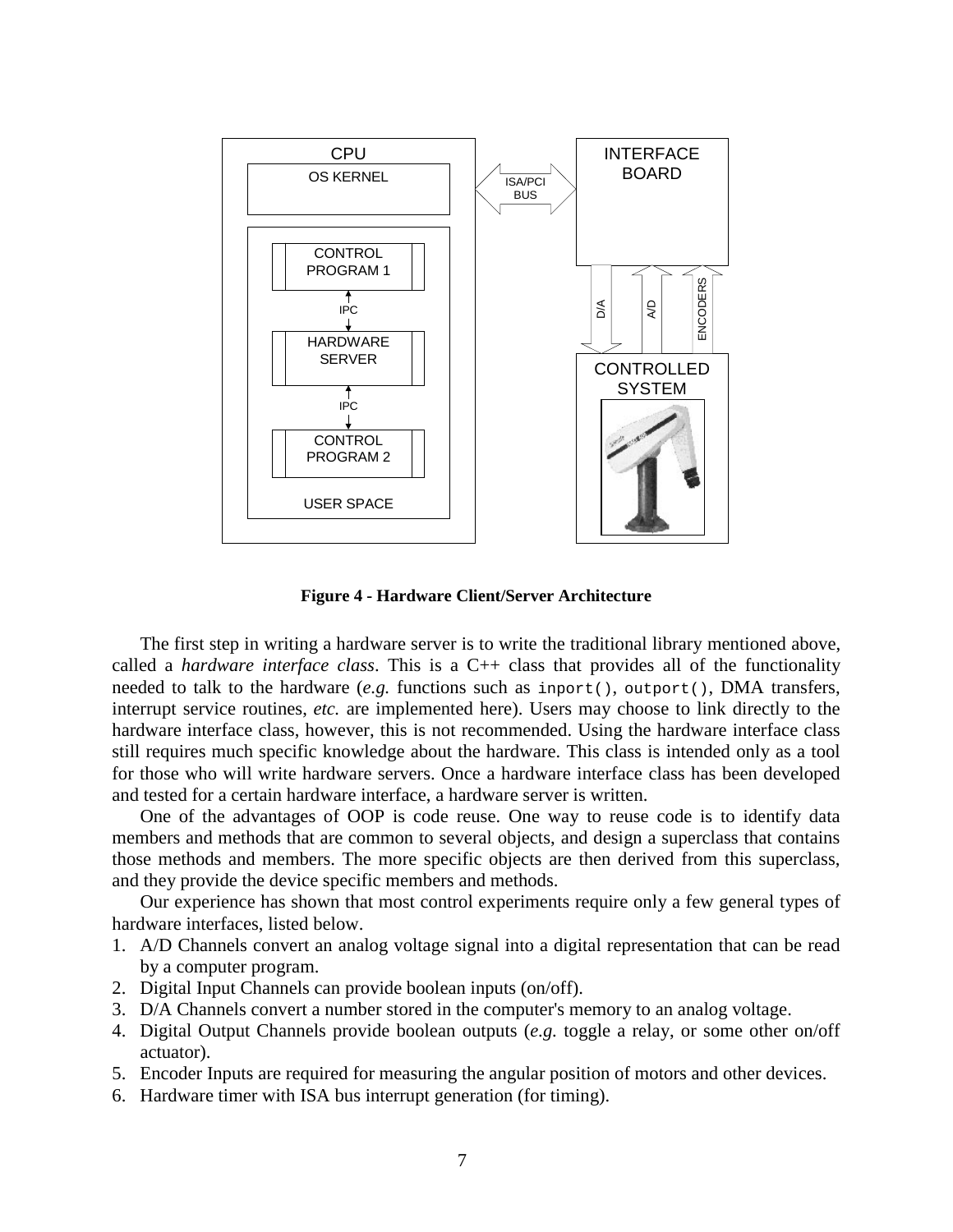Items 1-5 give rise to the IOBoardServer abstract class, and item 6 yields the TimerServer abstract class. In OOP terminology, and abstract class (AC) is a superclass that contains only pure virtual methods, so that an abstract class can never be instantiated. Only classes derived from the abstract class may be instantiated.

### **3.1.1 IOBoardServer Abstract Class**

The IOBoardServer AC provides the generic data and methods needed for any I/O board server. Some of the data members include the name of the server, the frequency at which it will run, the priority at which it will be scheduled, and other information about the I/O board (# of encoder inputs, # of digital inputs, # of A/D inputs, *etc.*)

The only methods the AC provides are a constructor, a destructor, status information methods, and a doMessageLoop () method. The doMessageLoop () method is pure virtual, which means that it is not defined in the AC, it must be defined by classes that are derived from the AC. This is because each particular I/O board server will have a different implementation since the board hardware is different. Examples of classes derived from the IOBoardServer are discussed below.

### **3.1.1.1 MultiQServer**

The MultiQServer is a hardware server for Quanser Consulting's MultiQ 1, 2, and 3 boards. These boards have 8 digital inputs and outputs (16 for the MultiQ 1), 8 A/D, 8 D/A, 3 timers, and anywhere from 0 to 6 (or 8 for the MultiQ 3) encoder channels. The MultiQServer class uses a MultiQ hardware interface class to communicate with the MultiQ board hardware. The constructor for the MultiQServer class first calls the IOBoardServer constructor, passing the generic information (*e.g.* server name, frequency, *etc*.) to the superclass. However, the MultiQServer constructor accepts additional board-specific parameters (*e.g.* base address of the board, IRQ used for the timer, # of A/D channels, # of D/A channels, *etc.*) The pure virtual doMessageLoop() method declared in the AC is defined here. Pseudocode for this function is shown below.

```
do forever
     wait for a tick from the timer source
      if server is falling behind report the error and quit (this
            would be caused if the server is performing too many
            operations to complete within one sample period)
     read the encoders, a/d, digital inputs
      write the digital outputs and d/a
```
The order of operations is not exactly as listed above. Operations are interleaved so that time waiting for A/D conversions to complete is minimized. An A/D read requires 19 microseconds. Encoder reads and digital inputs/outputs as well as analog outputs require 5 microseconds. The server initiates an A/D read on one channel, then writes a D/A channel, reads an encoder, and then checks on the status of the A/D. This is repeated so that non A/D operations are interleaved with the A/D reads.

### **3.1.1.2 STGServer**

The STGServer works with the ServoToGo S8 model 1 and 2 motion control board. This board provides 8 A/D, 8 D/A, 8 encoder inputs, 32 bits of digital input/output, one timer that can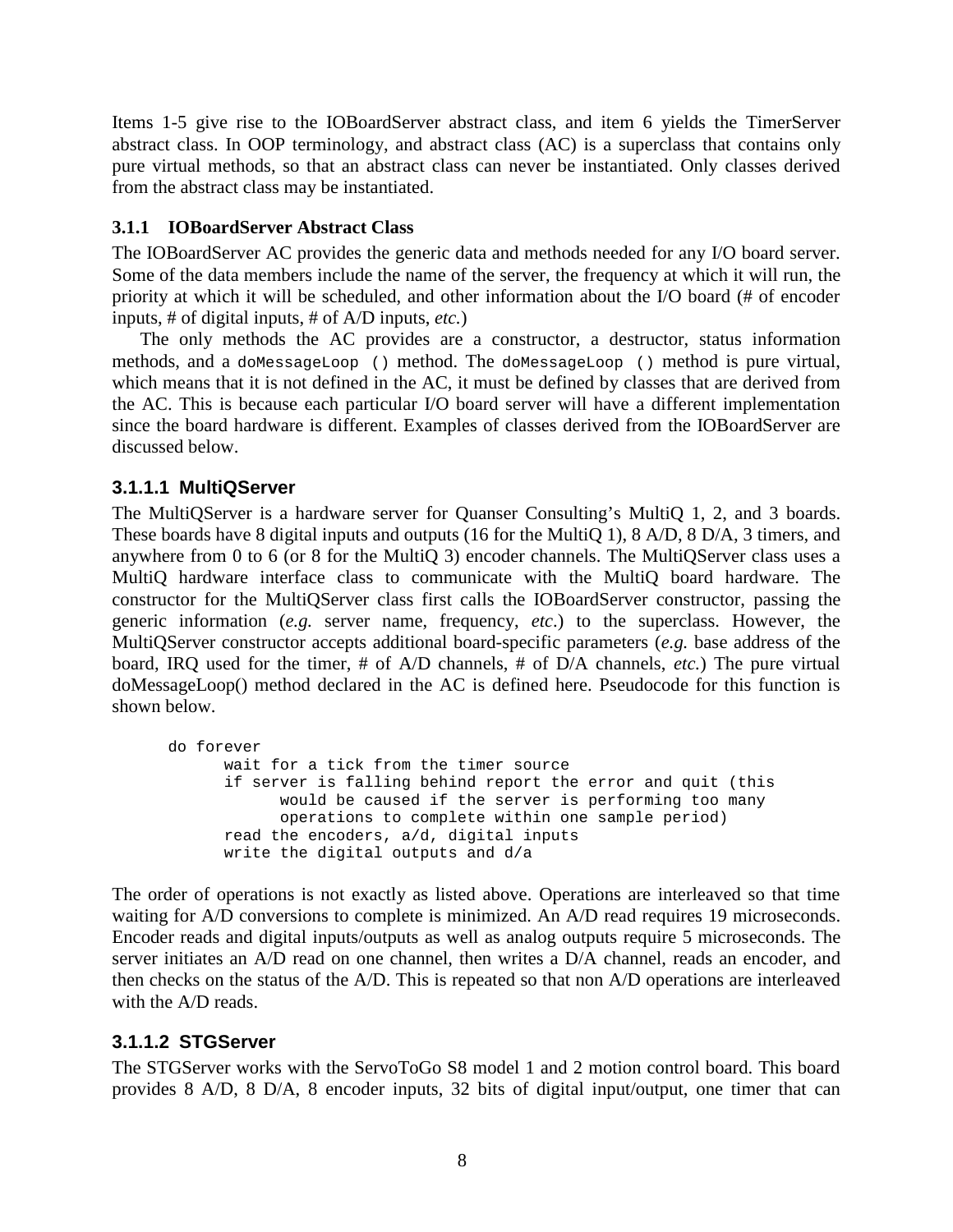trigger an ISA bus interrupt, and a watchdog timer. The constructor for this server is similar to the MultiQServer constructor, but requires additional parameters because of the additional capabilities of the S8 board (*e.g.* the digital bits can be configured as inputs or outputs). Programming the S8 is more complicated than programming the MultiQ, however this is hidden from the user due to the use of the hardware client/server architecture. The doMessageLoop() function of the STGServer is similar to that of the MultiQServer.

#### **3.1.1.3 CBDIOServer**

The CBDIOServer works with the ComputerBoards CBDIO24/CTR3 boards. This board provides 24 bits of digital I/O (which can be configured as input or output), 3 counters, and the ability to generate an ISA bus interrupt when the count reaches zero. The CBDIOServer class derives from the IOBoardServer AC. Its constructor is similar to the MultiQServer constructor, in that it accepts board specific parameters (base address, IRQ of the timer, *etc.*) However it does not have any A/D, D/A, or encoder capabilities. The domessageLoop () method declared in the AC is defined here.

```
do forever
      wait for a tick from the timer source
      if server is falling behind report the error and quit (this
            would be caused if the server is performing too many
            operations to complete within one sample period)
     read the digital inputs
     write the digital outputs
```
#### **3.1.1.4 FastADServer**

The MultiQ and STG S8 boards can read 8 channels of A/D at about 5KHz maximum if none of the other board features are used (*e.g.* A/D, encoders, *etc*.) There are two variables that determine this rate. The sample period  $T_s$  is equal to some CPU overhead (instructions executing on the CPU to set up the A/D conversion) called  $T<sub>O</sub>$  added to the actual time for the A/D converter on the I/O board to complete a conversion (called  $T<sub>C</sub>$ ). Upgrading the CPU to a faster clock speed will decrease  $T_0$  but will have no effect on  $T_C$ , which is a function only of the A/D converter. On modern CPUs,  $T_C$  dominates  $T_O$ . The A/D converters on the MultiQ and STG S8 boards require about 19 microseconds to convert. To read all 8 channels requires 152 microseconds, which yields a rate of 6.5KHz. The actual rate of about 5KHz is due to overhead, since the 19 microseconds is the time required for one conversion.

When the  $D/A$  channels and encoders are also used, these boards can run at a maximum of about 3KHz. For most control experiments, 3KHz or less is an adequate sample rate. Some experiments do require a higher rate. One example was an active magnetic bearing experiment performed at Clemson University. Ideally the sample rate should have been 20KHz. To approach this rate, faster A/D boards were needed. The ComputerBoards PCI-DAS1602/16 is a 16 channel 200KHz 16 bit resolution A/D board. The maximum acquisition rate of this board can be achieved only by using large DMA buffer transfers. This is inappropriate in a control situation, where each sample must be read and acted on during each control period. The real sample rate achieved with this board on a Pentium II 266 was 12KHz for reading 16 channels. Compared to about 1.5KHz for 16 channels (2 boards) with the other boards, this is a significant increase. Note that due to the use of client/server architecture and OOP techniques, the control programs did not need to be modified to take advantage of this high-speed A/D board.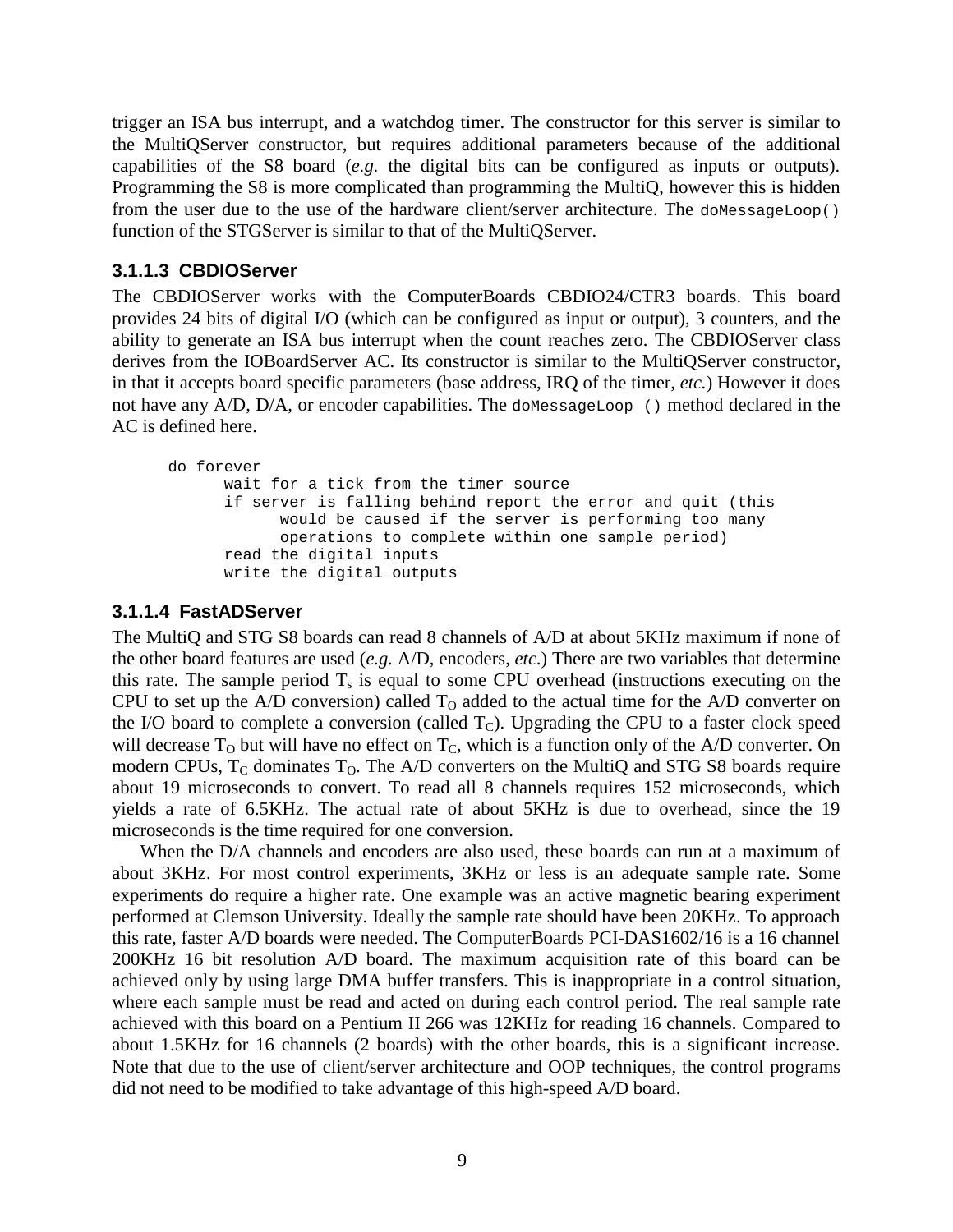#### **3.1.2 IOBoardClient**

The hardware servers listed above are programs that communicate with hardware directly. The user writes a control program, which must somehow interact with the hardware. Control programs use an IOBoardClient class. This is not an AC, like IOBoardServer, this is a class that can be instantiated. It is a general class that can work with any IOBoardServer derived server. This means that if a control program uses the IOBoardClient class to communicate with a MultiQServer, it does not need to be changed to communicate with an STGServer or a CBDIOServer. If the control program did not use the client/server model, and rather used the hardware interface class (or some other statically linked library), this would not be possible. The control program would have to be modified and recompiled in order for it to work with a different I/O board, as in QMotor 2.0. Table 1 lists the methods provided by the IOBoardClient class.

| Method Prototype                              | Description                                       |
|-----------------------------------------------|---------------------------------------------------|
| IOBoardClient (char *servername)              | Constructor. Connects the client to the named     |
|                                               | IOBoardServer. This could be a MultiQServer,      |
|                                               | STGServer, CBDIOServer, FastADServer or           |
|                                               | derived<br>from<br>other<br>the<br>server<br>any  |
|                                               | <b>IOBoardServer</b> base class.                  |
| ~IOBoardClient ()                             | Destructor. Disconnects the client from the       |
|                                               | server.                                           |
| int isStatusOk(), int isStatusError()         | Status inquiry methods.                           |
| int getNumEncoders ()                         | Returns how many encoders this I/O board has      |
|                                               | $(0 - none)$ . A STGServer would return 8, a      |
|                                               | FastADServer would return 0.                      |
| int getEncoderValue (int channel)             | Returns the current encoder count for the given   |
|                                               | encoder channel.                                  |
| int getEncoderIndexValue (int channel)        | Returns the encoder count that was latched        |
|                                               | when an index pulse last occurred (not            |
|                                               | supported by all boards).                         |
| void setEncoderValue (int channel, int value) | Preset the encoder value for the given channel.   |
| void setEncoderIndexValue (int channel, int   | Preset the encoder index value for the given      |
| value)                                        | channel.                                          |
| int getNumAdc ()                              | Returns the number of A/D channels on used        |
|                                               | by the server. On an STG S8 could return 0 -      |
|                                               | 8, depending on how the server was started. On    |
|                                               | a FastADServer could return $0 - 16$ . Running a  |
|                                               | server with only the # of A/D channels needed     |
|                                               | active allows the server to run faster.           |
| int getNumDac ()                              | Get the $#$ of D/A channels the server supports.  |
|                                               | On an STG S8 this could be $0 - 8$ , <i>etc</i> . |
| double getMinDacVoltage ()                    | Get the minimum output voltage that his server    |
|                                               | supports (STG S8 would be $-10$ , on a MultiQ     |
|                                               | this would be $-5$ ).                             |

#### **Table 1 - IOBoardClient Class Methods**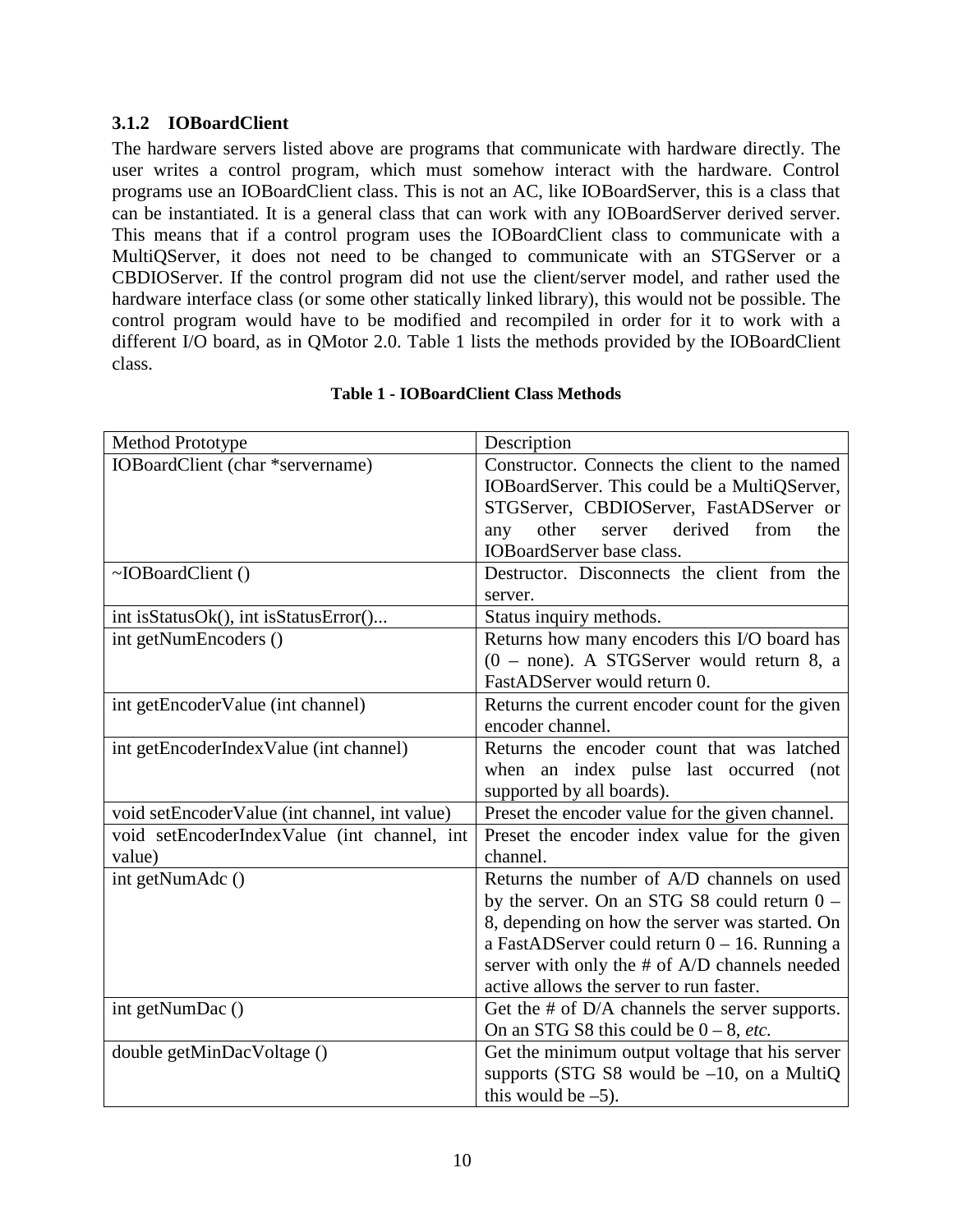| double getMaxDacVoltage ()                     | Get the maximum output voltage that his                   |
|------------------------------------------------|-----------------------------------------------------------|
|                                                | server supports (STG S8 would be $+10$ , on a             |
|                                                | MultiQ this would be $+5$ ).                              |
| double getMinAdcVoltage ()                     | Get the minimum input voltage that this server            |
|                                                | supports. On an STG S8 this would be either –             |
|                                                | 5 or $-10$ (jumper settable). On a MultiQ this            |
|                                                | would be $-5$ .                                           |
| double getMaxAdcVoltage ()                     | Get the maximum input voltage that this server            |
|                                                | supports. On an STG S8 this would be either               |
|                                                | $+5$ or $+10$ , on a MultiQ this would be $+5$ .          |
| double getAdcValue (int channel)               | Returns the current voltage read by the given             |
|                                                | A/D channel.                                              |
| void setDacValue (int channel, double voltage) | Writes the given voltage out to the given D/A             |
|                                                | channel.                                                  |
| int getNumDiginBits ()                         | Returns the number of digital input bits. On an           |
|                                                | STG S8 this could be up to 32, on a MultiQ                |
|                                                | this is 8.                                                |
| int getNumDigoutBits ()                        | Returns the number of digital output bits. On             |
|                                                | an STG S8 this could be up to 32, on a MultiQ             |
|                                                | this is 8.                                                |
| unsigned char getDiginByteValue (int byte)     | Return the value of the given digital input byte.         |
| int getDiginBitValue (int bitPosition)         | Return the value $(0 \text{ or } 1)$ of the given digital |
|                                                | input bit.                                                |
| void setDigoutByteValue (int byte, unsigned    | Write the given byte to the given digital output          |
| char value)                                    | byte.                                                     |
| void setDigoutBitValue (int bitPosition, int   | Write the given value $(0 \text{ or } 1)$ to the given    |
| value)                                         | digital output bit.                                       |

The following simple program shows how to write  $-3$  volts to D/A channel 0.

```
#include "IOBoardClient.hpp"
main ()
{
 IOBoardClient iobc ("iobs0");
 iobc->setDacVoltage (0, -3);
}
```
Note that this program will work unchanged with both MultiQ or STG S8 boards, or any other I/O board that has at least one D/A channel.

### **3.2 Timer Servers**

To implement a control algorithm in the QMotor 3.0 environment, a timer server must be executing in order to provide an accurate clock signal. Timer servers provide QNX proxy messages to their clients at a desired frequency. For example if the control frequency is selected as *2 KHz*, then the control program executes every *0.5 ms*. Each timer server has one clock source but may have multiple clients. Clients ask the timer server to "wake" them periodically at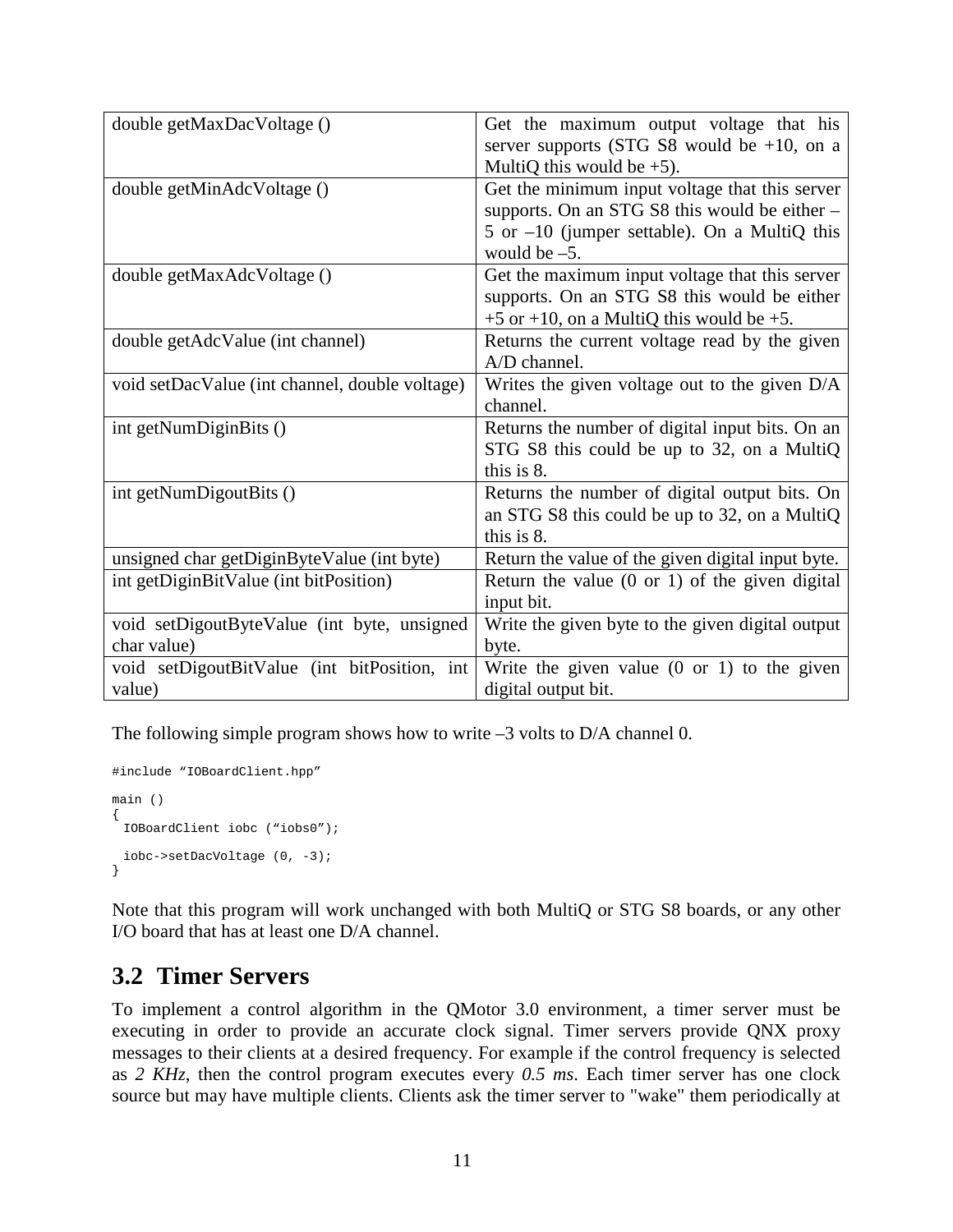any frequency that is an integer divisor of the timer server's clock source. The clock source may be a software source such as a QNX timer or a hardware source such as the MultiQ board's timer circuitry.

#### **3.2.1 TimerServer Abstract Class**

The TimerServer AC has one timing source, and can service many timer clients. Each time the timing source ticks, the server executes, awakens any clients that need to execute, and exits.

In order for the control program to run deterministically, that is at a fixed frequency, regardless of all other system activity, a hardware timer interrupt is used. A hardware ISR must be used because hardware interrupts preempt all processes, including the highest priority processes. QNX provides the facility to make one interrupt the highest priority interrupt in the system. This interrupt is assigned to a hardware timer IRO. Note that currently timer clients must execute at frequencies that are integer divisors of the timer server's base frequency. A timer server that runs at 3KHz could have clients running at 3KHz, 1.5KHz, 1KHz, 600Hz, *etc*. but not 2.9KHz.

Timer servers that have a hardware timer component attach an ISR to the timer's IRQ. This ISR increments a sequence counter in shared memory, and triggers the QNX proxy that scans through the list of connected clients and wakes those that need to run.

### **3.2.1.1 MQTimerServer**

The MultiQ board provides one oscillator that is tied to the input of three counters. Each counter can generate an ISA bus interrupt on terminal count. QMotor 3.0 applications typically only use one timer server, so only one of these interrupts is used.

### **3.2.1.2 STGTimerServer**

The STG S8 board has one timer, which serves as the timing source for the timer server, as well as for the internal functions of the board. This board can generate one ISA bus interrupt on terminal count.

### **3.2.1.3 CBTimerServer**

The CIO-DIO24/CTR3 board provides one oscillator that can be connected to up to three counters (in a daisy chain configuration) to produce very low frequencies. This board can generate one ISA bus interrupt on terminal count.

### **3.2.1.4 QNXTimerServer**

While hardware timers are required to guarantee that the timer server has highest priority, in situations where timing is not that critical and the frequency will not exceed 2KHz, a QNX software timer can be used. The QNXTimerServer uses a QNX timer to wake its clients. Note that a QNXTimerServer may fall behind with no way to detect this condition, and should not be used for hard real-time applications where missed control cycles would impact performance. All hardware interrupts will preempt a QNXTimerServer and so a very active PCI network card or large amounts of disk activity could starve a QNXTimerServer.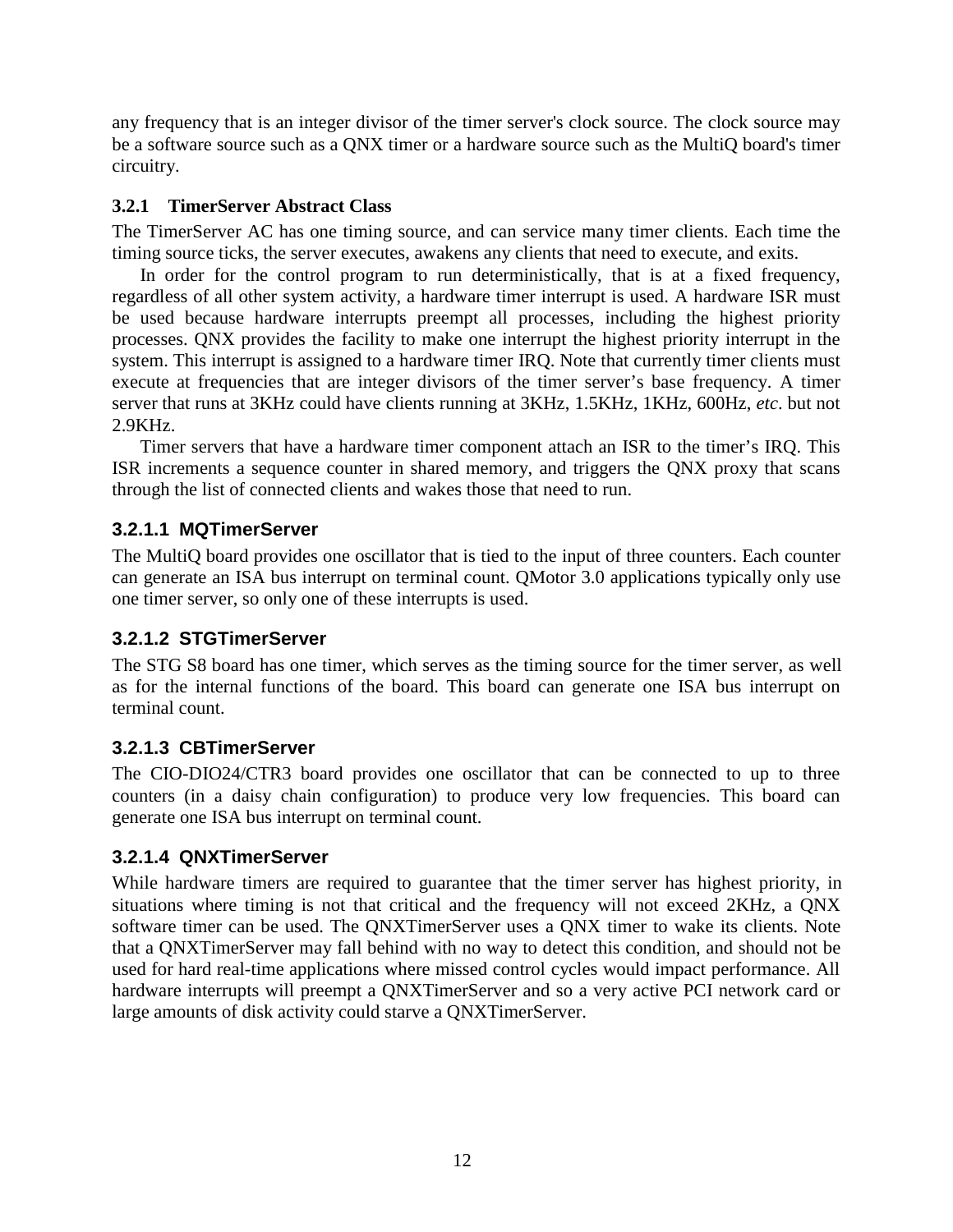## **3.3 TimerClient**

All timer servers are accessed through the generic TimerClient class. A program can use the TimerClient class to insure it executes at a fixed frequency, and to detect if the computation it is performing is too slow to execute in one control period. One advantage of using a TimerClient is that the program does not need to be recompiled or modified in order to use a different timing source (*e.g.* MultiQ board, STG S8, QNX software timer, *etc.*) Table 2 lists the methods provided by the TimerClient class.

| Method Prototype                                      | Description                                         |
|-------------------------------------------------------|-----------------------------------------------------|
| TimerClient (char *timerServerName, double            | Constructor. Connects the client to the named       |
| frequency, int priority $= -1$ )                      | TimerServer. This could be a MQTimerServer,         |
|                                                       | STGTimerServer,<br>CBDIOTimerServer,                |
|                                                       | QNXTimerServer, or any other server derived         |
|                                                       | from the TimerServer base class. The client         |
|                                                       | will verify that the server can support the         |
|                                                       | specified frequency. The optional priority          |
|                                                       | parameter allows the client to request a given      |
|                                                       | process priority from the server (see the           |
|                                                       | setprio() QNX library function). A priority of $-$  |
|                                                       | 1 indicates the priority of the client should not   |
|                                                       | be modified.                                        |
| $\sim$ TimerClient ()                                 | Destructor, disconnects from the timer server.      |
| resetBaseTicks (int ticks)                            | Resets the server's tick count for this client.     |
|                                                       | Should be called right before starting the          |
|                                                       | control loop execution.                             |
| start $()$                                            | Tells the server to start waking this client up.    |
| stop $()$                                             | Tells the server to stop waking this client up.     |
| waitForTick<br>(void<br>$*$ buffer=0,<br>pid_t<br>int | Waits for a tick from the timer server, or for      |
| sizeOfBuffer=0)                                       | asynchronous messages from other processes.         |
|                                                       | Returns $-1$ and sets status to OK if the client is |
|                                                       | running on time. If an asynchronous messages        |
|                                                       | was received, returns the PID of the sending        |
|                                                       | process. Falling behind the timer, or problems      |
|                                                       | with the server's base timer are reported by an     |
|                                                       | error status.                                       |

|  | <b>Table 2 - TimerClient Class Methods</b> |  |  |
|--|--------------------------------------------|--|--|
|--|--------------------------------------------|--|--|

## **3.4 ControlProgram**

The ControlProgram class provides a framework for developing control programs. All of the details of running in real-time, logging variables, changing control parameters, *etc.* are handled by the class. Certain methods are provided by the class, and others must be written by the user. Table 3 below lists the methods provided by the class.

#### **Table 3 - ControlProgram Class Methods**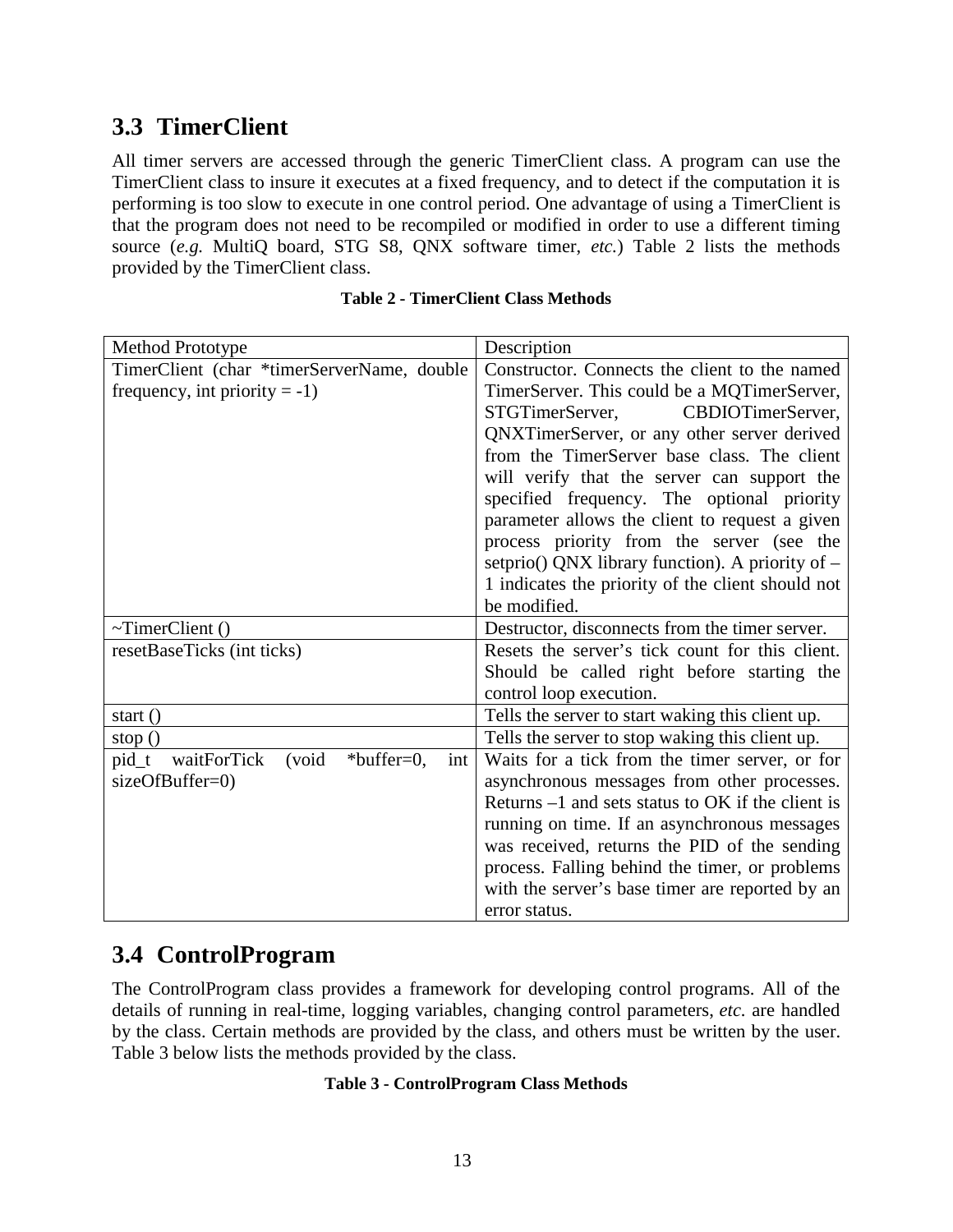| Method Prototype                                              | Description                                                                                        |
|---------------------------------------------------------------|----------------------------------------------------------------------------------------------------|
| ControlProgram (int argc, char *argv[], char                  | Constructor. The command line arguments are                                                        |
| *timerServerName, int priority)                               | passed, as is the name of the timer server to                                                      |
|                                                               | connect to, and the desired priority of the                                                        |
|                                                               | control program.                                                                                   |
| $\sim$ ControlProgram ()                                      | Destructor.                                                                                        |
| registerLogVariable (double *address, char                    | This function is called to register a variable as                                                  |
| *name, char *desription="", int rows = 1, int                 | a "log variable". Log variables may be logged                                                      |
| $\text{cols} = 1$                                             | in real time during the control run. Scalers and                                                   |
|                                                               | 1 and 2 dimensional arrays are supported.                                                          |
| registerControlVariable (double *address, char                | Called to register a variable as a "control<br>parameter." Control parameters                      |
| *name, char *description="", int rows = 1, int<br>$rows = 1)$ | be<br>may<br>changed during the control run, and<br>are                                            |
|                                                               | typically used for tuning gains, though they                                                       |
|                                                               | may have other uses. Scalars and 1 and 2                                                           |
|                                                               | dimensional arrays are acceptable.                                                                 |
| setEventTriggeredLogMode<br>(char)                            | Sets the logging mode to event triggered. Use                                                      |
| *variableName)                                                | enable/disableLogging() in the control loop to                                                     |
|                                                               | start/stop logging an event triggered variable.                                                    |
|                                                               | This is useful if you're interested in logging                                                     |
|                                                               | data after some event occurs and you don't                                                         |
|                                                               | know when the event will occur.                                                                    |
| enableLogging (char *variableName)                            | Enable logging for the given variable. Used to                                                     |
|                                                               | enable/disable logging of a variable from                                                          |
|                                                               | within the control loop, useful for even                                                           |
|                                                               | triggered logging.                                                                                 |
| disableLogging (char *variableName)                           | Disable logging for the given variable.                                                            |
| setContinuousLogMode (char *variableName)                     | Log the last N seconds of data for this variable.<br>This is useful if you want to keep the last N |
|                                                               | seconds of data, prior to the end of the control.                                                  |
| setTimedLogMode (char *variableName)                          | This is the most common logging mode. This                                                         |
|                                                               | variable will be logged for a certain time,                                                        |
|                                                               | starting at a certain time.                                                                        |
| setNoLogMode (char *variableName)                             | This is variable will not be logged.                                                               |
| setLogStartTime (char *variableName, double                   | When logging in timed mode, start logging this                                                     |
| logStartTime)                                                 | variable at the given time (in seconds).                                                           |
| setLogDuration (char *variableName, double                    | All log modes must specify a duration $-$ this is                                                  |
| logDuration)                                                  | used to allocate the memory for the log. The                                                       |
|                                                               | total log memory for this variable will be                                                         |
|                                                               | duration times frequency.                                                                          |
| setLogFrequency (char *variableName, double                   | Set the frequency at which the variable will be                                                    |
| logFrequency)                                                 | logged. The log frequency must be an integer                                                       |
|                                                               | divisor of the control frequency $(e.g., if the)$                                                  |
|                                                               | control frequency is 1000, you may log at                                                          |
|                                                               | 1000, 500, 250, 200, 100, etc. Hz, but not at                                                      |
|                                                               | 900).                                                                                              |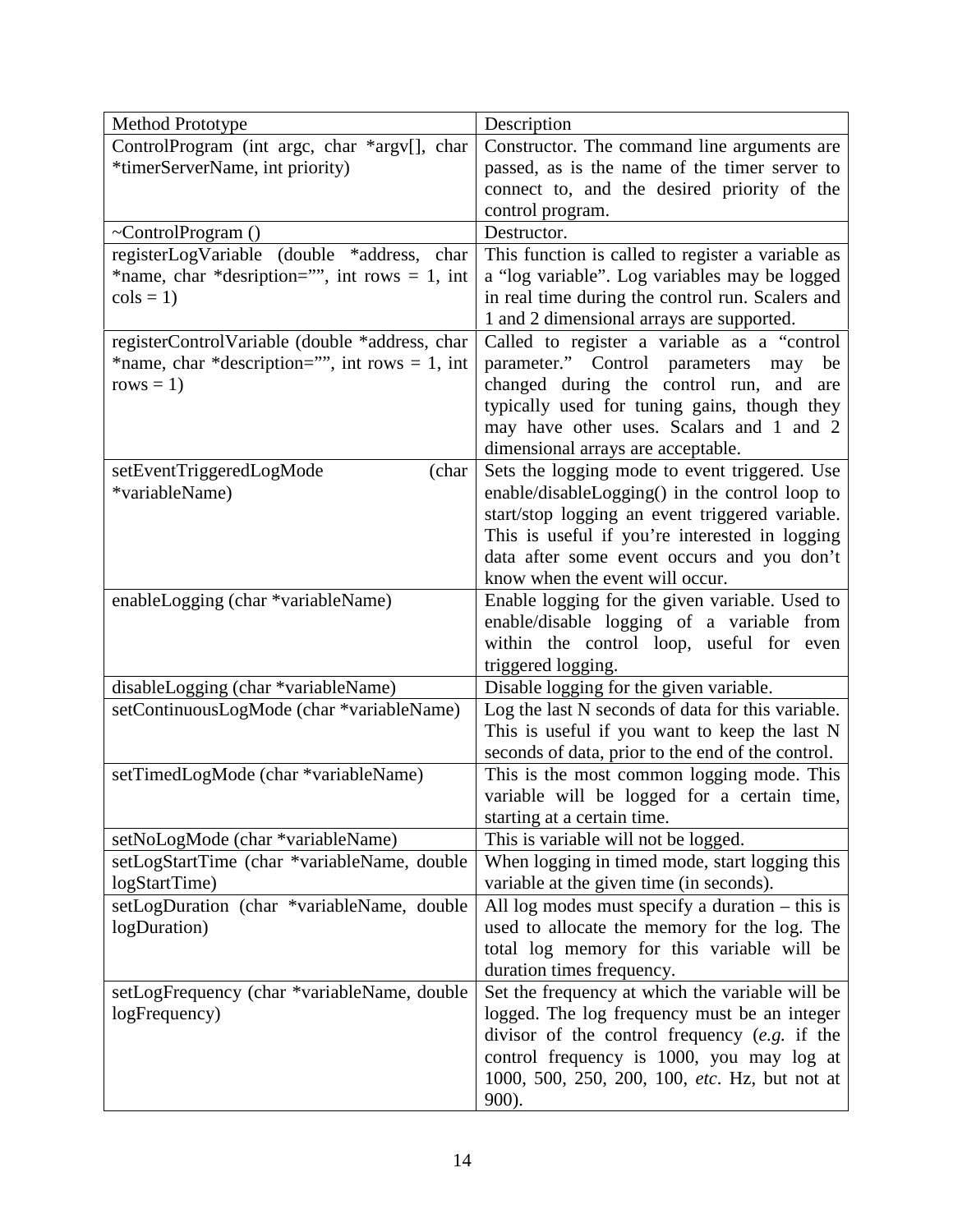| setWatched (char *variableName)    | Set this variable to be watched during program<br>execution. The supervisor may read its value at |
|------------------------------------|---------------------------------------------------------------------------------------------------|
|                                    | any time.                                                                                         |
| setNotWatched (char *variableName) | Do not watch this variable during the control                                                     |
|                                    | run.                                                                                              |
| mainLoop()                         | Call this function to begin execution of the                                                      |
|                                    | main control loop.                                                                                |

Table 4 lists the data members defined in the ControlProgram class that can be used by the user.

| Table 4 - ControlProgram Class Data Members |  |  |  |
|---------------------------------------------|--|--|--|
|---------------------------------------------|--|--|--|

| <b>Member Declaration</b> | Description                                       |
|---------------------------|---------------------------------------------------|
| double d_controlFrequency | This is the frequency in Hz at which the          |
|                           | control will run.                                 |
| double d_controlPeriod    | Inverse of the control frequency, in seconds.     |
| double d_controlDuration  | How long the control will run (in seconds).       |
| int d_runForever          | Set to 1 to indicate an infinite control run, set |
|                           | to 0 if this is a timed run (and also set         |
|                           | d_controlDuration).                               |
| double d_elapsedTime      | Elapsed time in seconds since the control         |
|                           | started.                                          |
| int d_elapsedTicks        | Elapsed ticks since the control started. One tick |
|                           | is the represents the passing of one control      |
|                           | period.                                           |

Table 5 lists the methods that he user must write.

#### **Table 5 - ControlProgram Class Virtual Functions User Must Write**

| Method Prototype                             | Description                                       |
|----------------------------------------------|---------------------------------------------------|
| int startControl ()                          | This function will be called when the user        |
|                                              | presses the START button in the GUI. It is        |
|                                              | called each time the control is started.          |
| int control $()$                             | This function implements the control loop. Do     |
|                                              | your inputs, control computations, and outputs    |
|                                              | here. control() will execute at the given control |
|                                              | frequency. Return 0 to continue running the       |
|                                              | control, or non-zero to abort the control.        |
| int stopControl ()                           | This function is called when the control run      |
|                                              | ends (either because a timed run has finished,    |
|                                              | the user has pressed the STOP button in the       |
|                                              | GUI, or some other condition has caused the       |
|                                              | control to stop). This is a good place to reset   |
|                                              | the system to a know state $(e.g.$ zero out the   |
|                                              | $D/A$ channels, <i>etc.</i> )                     |
| int handleMessage (pid_t pid, char *message) | Return 0 to continue running, or non-zero to      |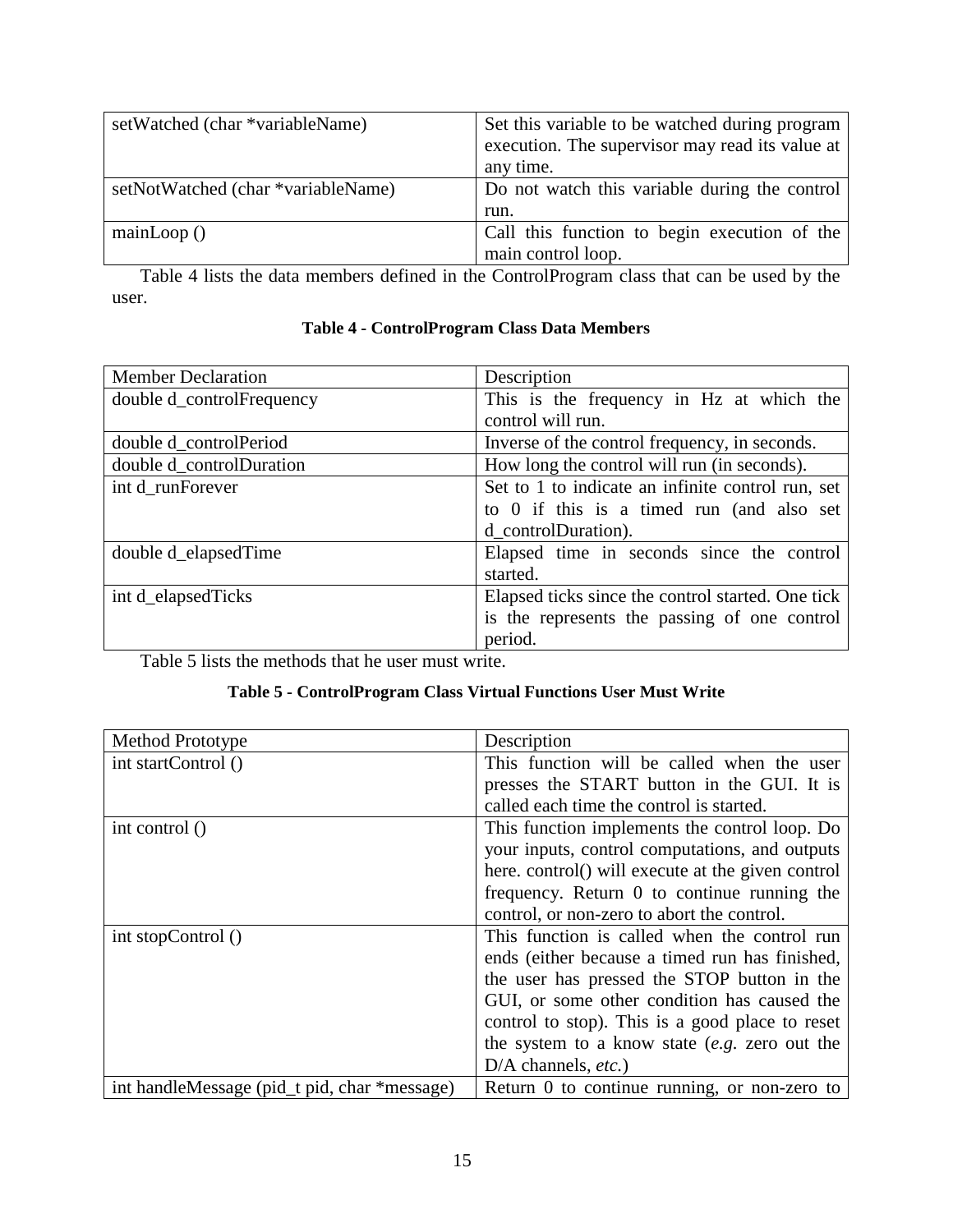| stop the control. This function will be called if   |
|-----------------------------------------------------|
| the control program receives a QNX message it       |
| does not recognize $(e.g.$ it is not from the timer |
| or a server). This function can be left out, or     |
| can be used to implement IPC with other             |
| processes in your control loop.                     |

Appendix A lists a simple control program that connects to a MultiQ timer server and a MultiQ IO board server.

## **3.5 Supervisor**

The Supervisor class provides a framework for writing user interfaces that supervise the execution of control programs. The QMotor GUI is a Supervisor. If a user wants to develop a custom GUI for use with a QMotor control program, he may use the Supervisor class to do so. The Supervisor class provides the following methods that can be used by a derived class.

| Method Prototype                            | Description                                              |
|---------------------------------------------|----------------------------------------------------------|
| Supervisor ()                               | Constructor.                                             |
| $\sim$ Supervisor ()                        | Destructor.                                              |
| loadControlProgram<br>(char                 | Loads the given control program.                         |
| *controlProgramFullPath)                    |                                                          |
| unloadControlProgram ()                     | Unloads the current control program.                     |
| saveConfiguration<br>(char                  | Saves the current configuration to the given             |
| *configFileFullPath)`                       | configuration file.                                      |
| startControl()                              | Starts the execution of the main control loop. In        |
|                                             | the QMotor GUI this is called when the user hits         |
|                                             | the START button.                                        |
| stopControl()                               | Stops execution of the control program.                  |
| *exportRunToMatlab<br>char<br>(char         | Exports the data from the current control run to a       |
| *matlabFileFullPath, char *exportingClass = | <b>MATLAB</b> file.                                      |
| $\left( 0\right)$                           |                                                          |
| *exportLogVariablesToMatlab<br>char         | Exports all logged variable data to a MATLAB             |
| (ofstream &matlabFile)                      | file.                                                    |
|                                             |                                                          |
| char<br>*exportControlParametersToMatlab    | Exports the current values of the<br>control             |
| (ofstream &matlabFile)                      | variables to a MATLAB file.                              |
| receiveEnvironmentParameters                | Sends/Receives<br>$\sigma$<br>list<br>environment<br>the |
| () sendEnvironmentParameters ()             | parameters to/from the control program.                  |
| sendLogVariableList()                       | Sends/Receives the list of log variables to/from         |
| receiveLogVariableList()                    | the control program.                                     |
| sendControlParameterList ()                 | Sends/Receives the list of control parameters            |
| receiveControlParameterList()               | to/from the control program.                             |

#### **Table 6 - Supervisor Class Methods**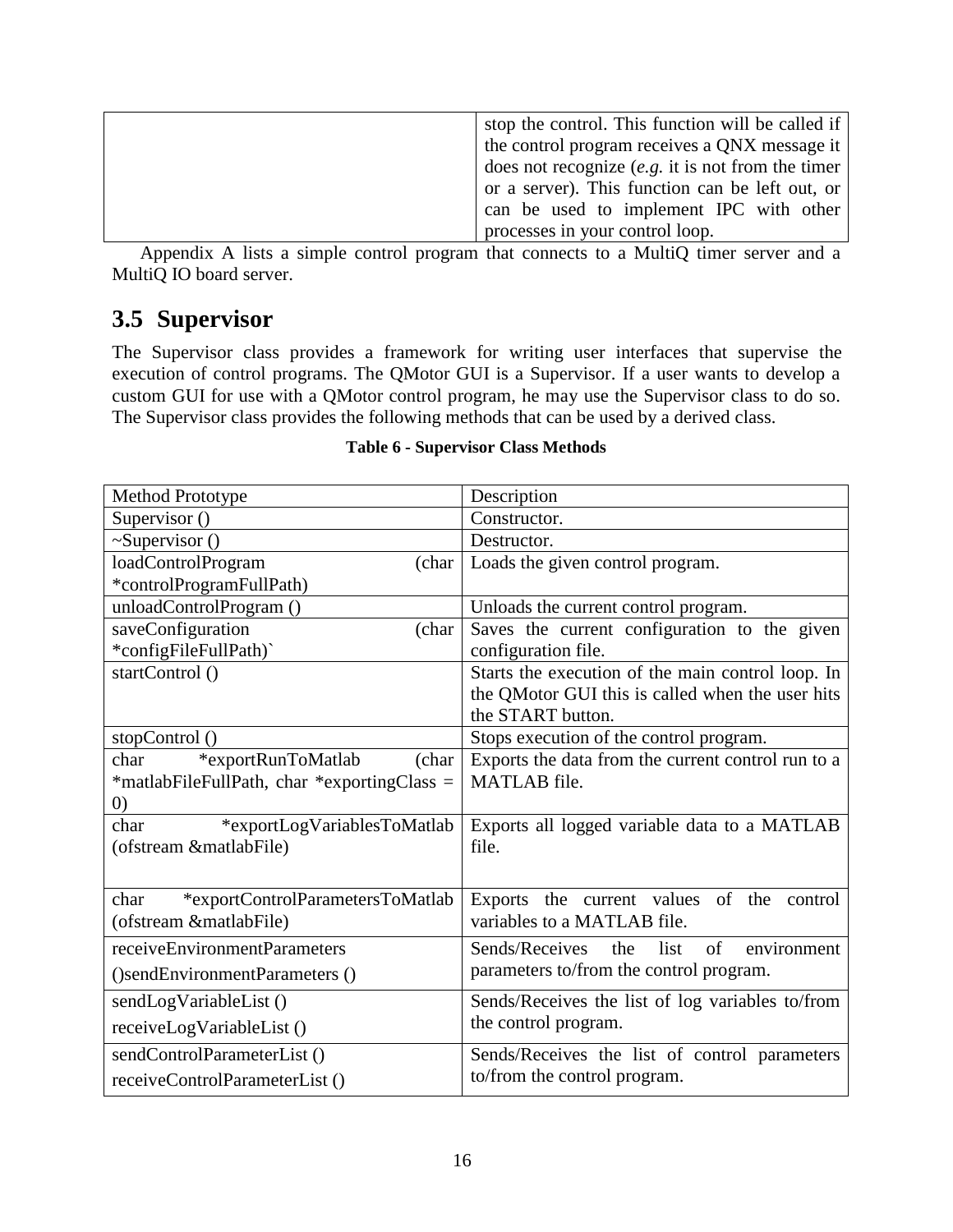| cleanUpAfterControlProgramDied () | Called if the control program crashes. Should |
|-----------------------------------|-----------------------------------------------|
|                                   | clean up all memory, etc.                     |

## **3.6 Utility Classes**

QMotor relies on several utility classes. The IOBoardClient class, discussed previously, is a utility class. The other utility classes used provide list management, shared memory functionality, filtering, *etc*.

# **4 The QMotor 3.0 GUI**

The QMotor GUI allows the user to interact with the control program. It is used to start and stop a control program, tune gains online, and log and plot data in real-time.

## **4.1 Main Window**

From the main window, the user can load a program, set the control duration and control frequency, and start executing the desired control algorithm. In addition, the main window also allows the user to open the following sub-windows: i) the *log variable window*, ii) the *control parameter window*, iii) the *watch window*, and iv) numerous *real-time plot windows*. The main window is shown in Figure 5.

|                                  | QMotor 3.0 Main Window - NoHardware.gcp                                                                                                                                                                                                                      |  |
|----------------------------------|--------------------------------------------------------------------------------------------------------------------------------------------------------------------------------------------------------------------------------------------------------------|--|
| OMotor                           | <b>Control Program Windows</b><br><b>Help</b>                                                                                                                                                                                                                |  |
|                                  | Control Program: NoHardware.gcp<br>Configuration File: NoHardware.cfg                                                                                                                                                                                        |  |
| <b>Start</b>                     | 1000<br><b>Control Frequency</b><br>30<br>Control Duration<br>Elapsed Time                                                                                                                                                                                   |  |
| Apr<br>Apr 4 15:53: LICENSED TO: | Apr 4 15:53: Controls and Robotics Group<br>Apr 4 15:53: Clemson University<br>Apr 4 15:53: Trialperiod expires at 12-31-2000 (270 days left)<br>Apr 4 15:53: Loaded control program NoHardware.gcp<br>Apr 4 15:53: Loaded configuration from NoHardware.cfg |  |
|                                  | Apr 4 15:53: ----- NoHardware.gop -----                                                                                                                                                                                                                      |  |

**Figure 5 - Main Window**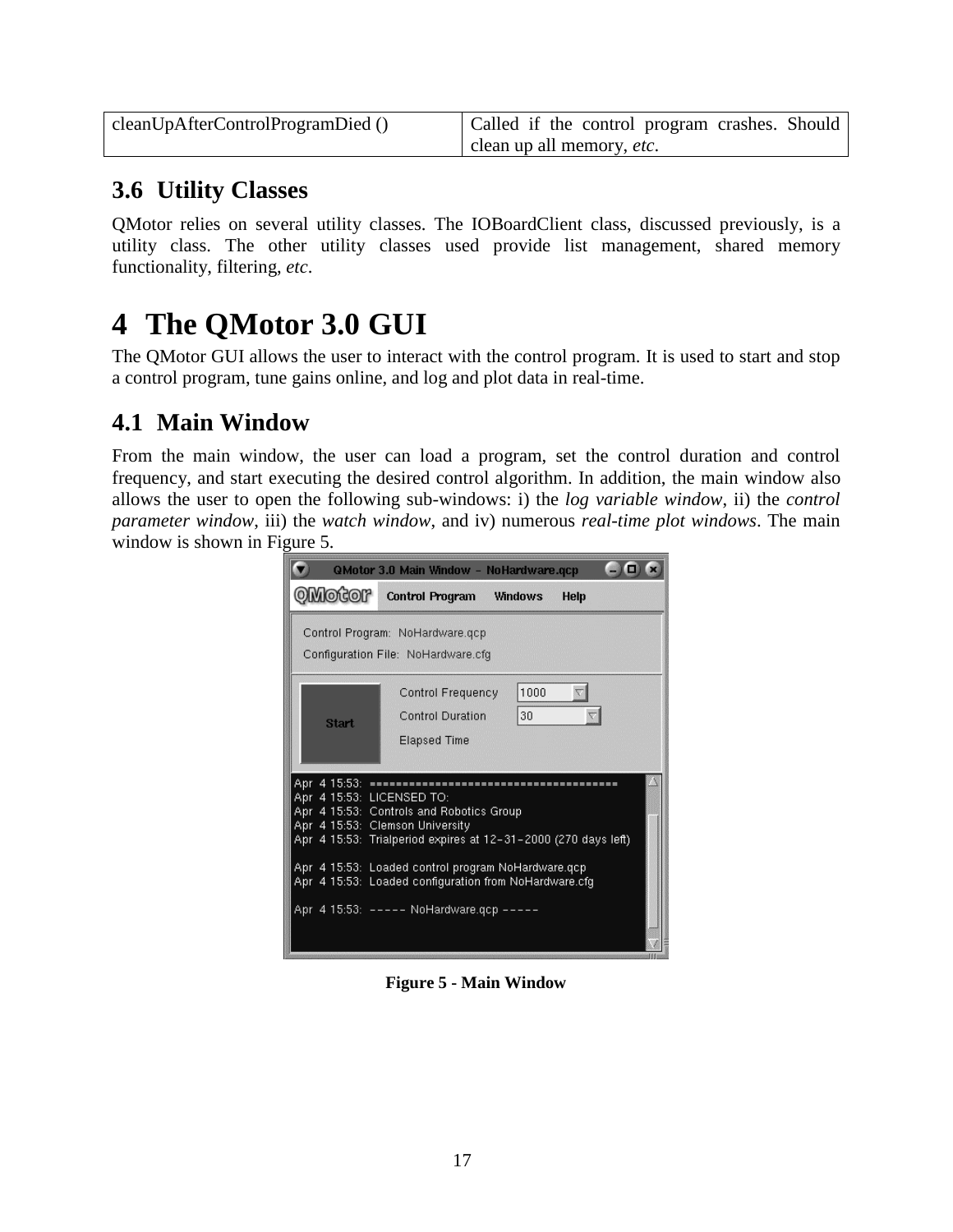### **4.2 Log Variable Window**

The log variable window (Figure 6) displays a list of all available variables that have been registered for data logging in the control program. For each log variable, the user can specify the logging mode, the logging frequency, logging start time, and the logging duration.

| Edit<br>Help         |                                               |                  |                 |                   |  |
|----------------------|-----------------------------------------------|------------------|-----------------|-------------------|--|
| <b>Variable Name</b> | <b>Logging Mode</b>                           | <b>Frequency</b> | <b>Duration</b> | <b>Start Time</b> |  |
| vout                 | No Logging                                    |                  |                 |                   |  |
| vin                  | Timed<br>57                                   | 100<br>栆         | 30<br>ত         | $\theta$          |  |
| position             | <b>Event Triggered</b><br>$\overline{\nabla}$ | 200<br>v         | 5<br>v          |                   |  |

**Figure 6 - Log Variable Window**

### **4.3 Control Parameter Window**

The control parameter window (Figure 7) displays a list of all variables that have been registered as control parameters in the C++ control program. From this window, the control parameters can be adjusted to various values without recompiling the C++ control program (*note*: the control parameters can only be set to constant values; no complex functions are permitted). Control parameter values can be modified while the control program is running (online parameter tuning).

| View<br>Edit  | <b>Help</b>              |                     |                |  |
|---------------|--------------------------|---------------------|----------------|--|
| Variable Name | Value                    |                     |                |  |
| scalar        | 5                        | īν.                 |                |  |
| vector        | $\overline{\phantom{a}}$ | $\overline{\nabla}$ | $-1$           |  |
|               | $\overline{4}$           | v                   | $\overline{c}$ |  |
| matrix        | 3                        | $\overline{\nabla}$ | $\mathbf{1}$   |  |

**Figure 7 - Control Parameter Window**

### **4.4 Watch Window**

The watch window (Figure 8) allows the user to see the real-time values of selected log variables during control execution. Note that the last logged value of a variable is displayed in the watch window at the termination of the control cycle.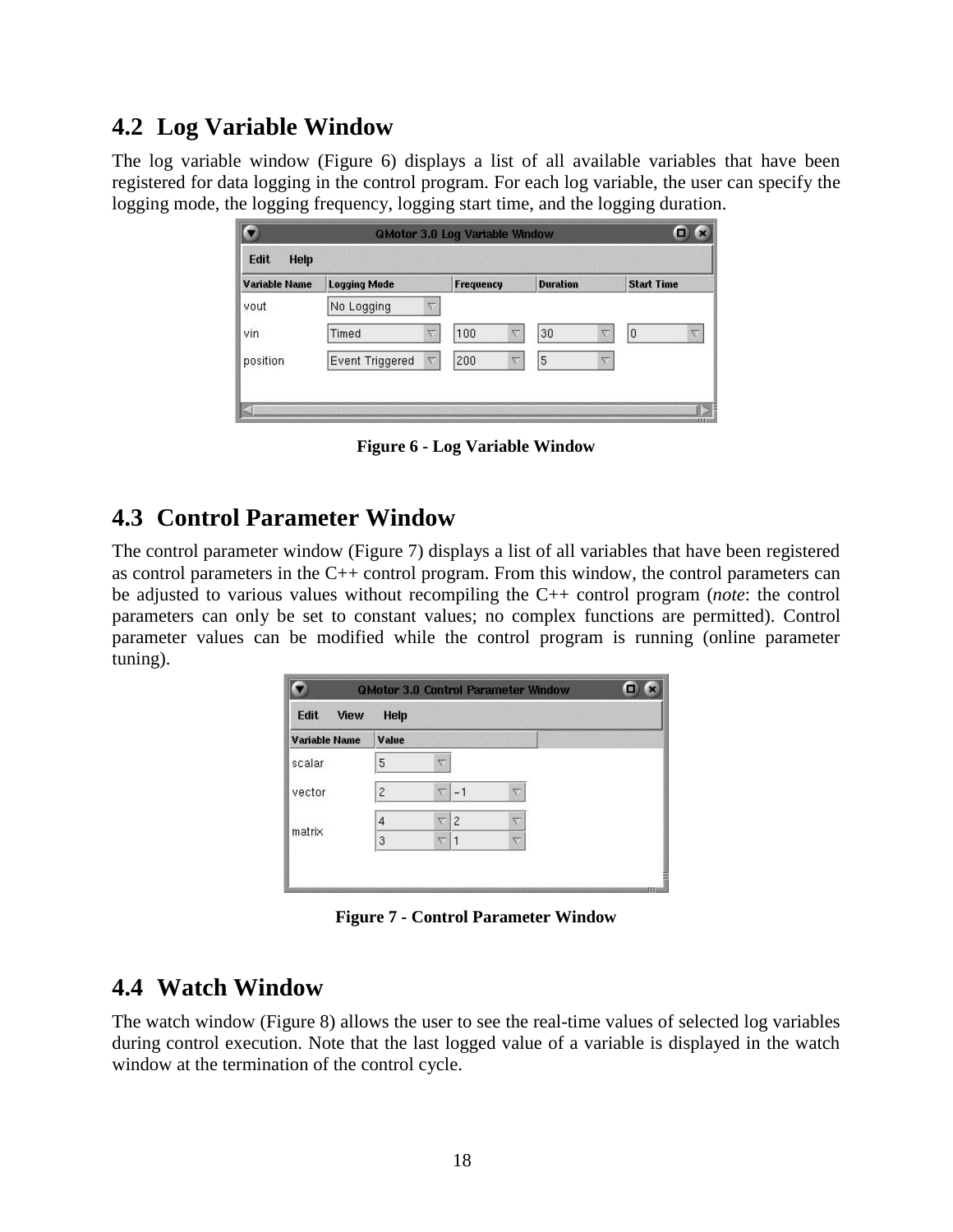| <b>QMotor 3.0 Watch Window</b>  |           |           |  |  |  |
|---------------------------------|-----------|-----------|--|--|--|
| Watches<br>Edit<br>View<br>Help |           |           |  |  |  |
| <b>Variable Name</b>            | Value     |           |  |  |  |
| vout                            | 433.35548 |           |  |  |  |
| vin                             | 436.67513 |           |  |  |  |
|                                 | 839.95885 | 1239.2181 |  |  |  |
| logmatrix                       | 1014.6914 | 186.13169 |  |  |  |

**Figure 8 - Watch Window**

### **4.5 Plot Windows**

The QMotor 3.0 GUI allows the user to monitor logged variables during control execution in the form of numerous real-time plot windows (Figure 9). All log variables appearing in the *log variables window* are available for plotting purposes (*note*: a variable is only available for plotting if the variable is set to be logged from the *log variable window*). Any number of plot windows may be open at once, and any number of variables may be plotted in each window. Numerous auto-scaling options are available. The plot windows may be zoomed and panned, and provide very powerful plotting options, as well as export to MATLAB.



**Figure 9 - Plot Windows**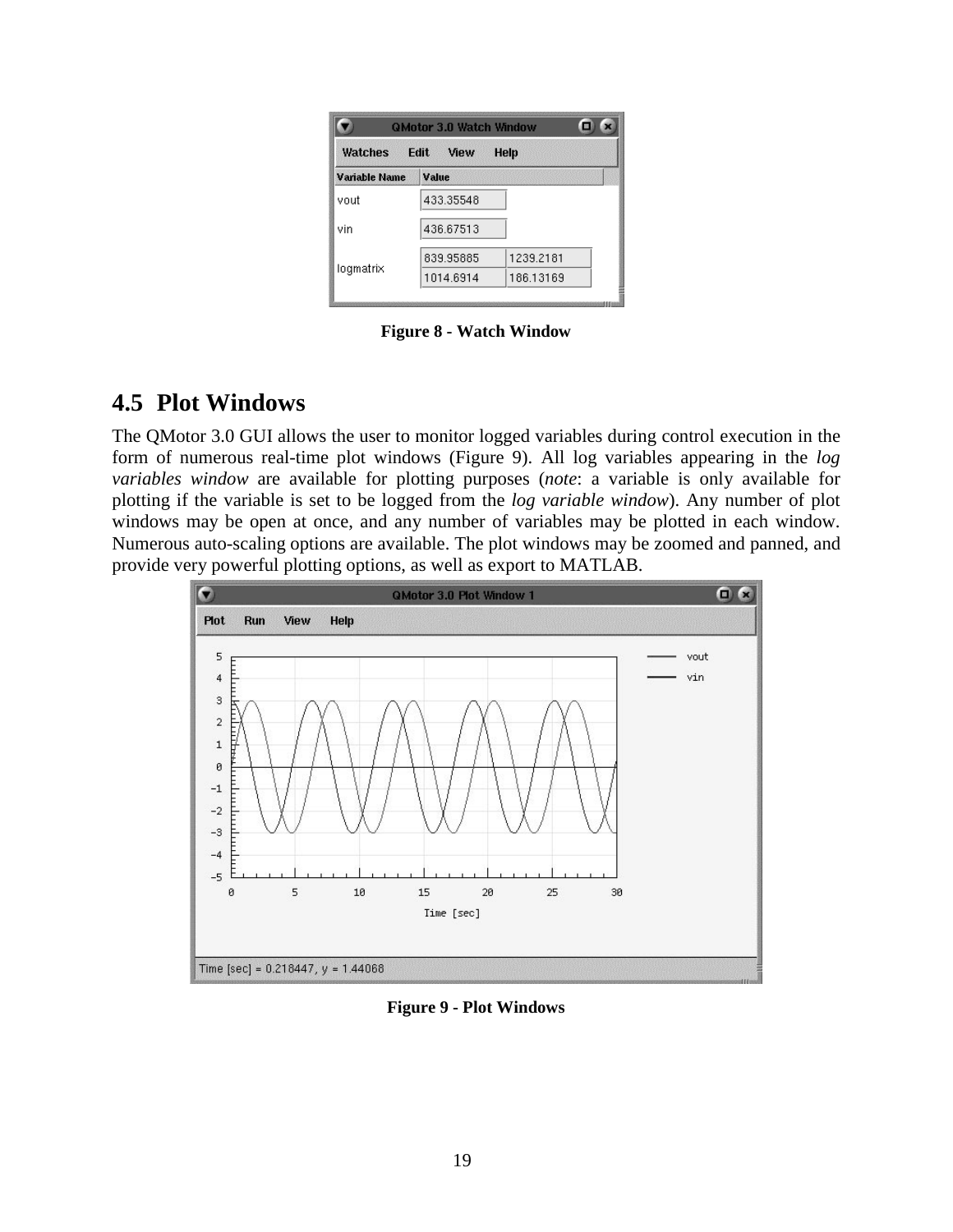# **5 Conclusion**

This paper documents the successful use of OOP techniques in the development of QMotor 3.0. These techniques have allowed QMotor 3.0 to be flexible and easily extensible. Support for several new hardware interface boards has been added after QMotor 3.0 was finished, simply by providing new hardware servers that are compatible with the IOBoardClient class. This did not require any modification of the QMotor 3.0 source code and user control programs did not need to be recompiled to take advantage of new interface hardware. Multiple hardware interface boards can be used by one QMotor 3.0 control program by simply starting multiple hardware servers. This is in contrast to QMotor 2.0, where the source code itself had to be modified to accommodate new hardware or multiple boards.

QMotor 3.0 has been used as the basis for a robot control system, called the QMotor Robotic Toolkit, which also uses OOP techniques to provide a system that can control Puma, Barrett and IMI robots and is extensible to any robotic system. The QMotor RTK was initially developed using Puma manipulators, and was later extended to the Barrett WAM and IMI Direct Drive robot. QMotor 3.0 has been used by Clemson University and others to implement a wide variety of control algorithms, some of which are documented in [1], [2],.[3], and [4].

A new version of the QNX real-time operating system will be released shortly. This version, called the QNX Real-Time Platform (RTP), has many advantages over the old QNX 4.2x OS, including support for symmetric multiprocessing (SMP), and free availability for noncommercial use. QMotor 3.0 will be ported to this new OS, with support for SMP added to allow control programs to take advantage of multiple processors. Note that this is a homogenous multiprocessor system, which is much simpler and less expensive that the old Host PC/DSP SBC heterogeneous systems used in the past. QMotor 3.0 will also be enhanced for use in industrial and embedded systems, with the ability to connect the GUI to an already executing control program without stopping the control. This would aid in debugging or tuning mission critical control programs that can not he started and stopped.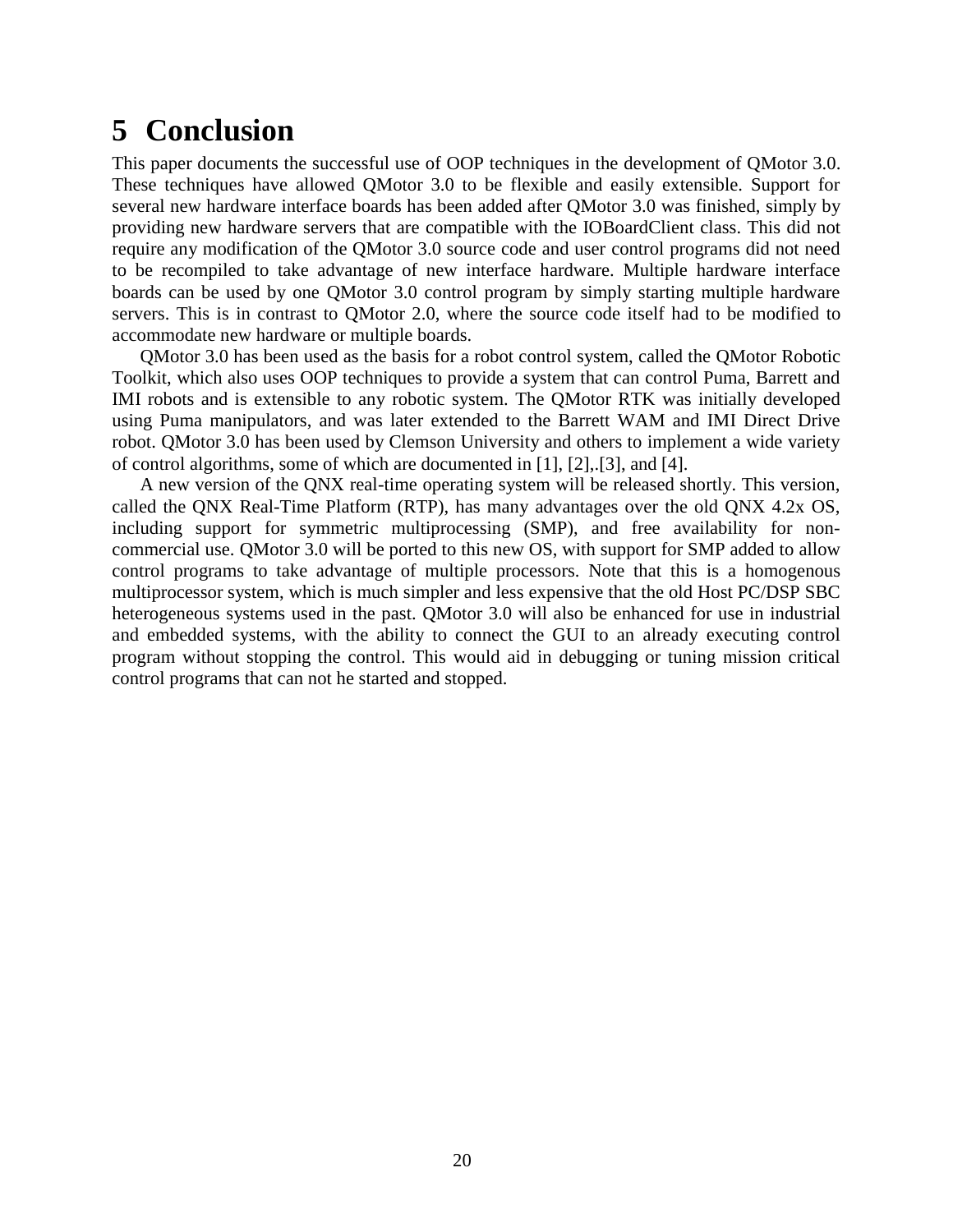# **6 Appendix A - Sample QMotor 3.0 Control Program**

```
///============================================================================
/// file : MyControlProgram.hpp
///----------------------------------------------------------------------------
/// Class definition for the user's control program.
///============================================================================
#include "ControlProgram.hpp"
#include "IOBoardClient.hpp"
#include <iostream.h>
#include <conio.h>
#include <stdlib.h>
#include <unistd.h>
#include <math.h>
class MyControlProgram : public ControlProgram
{
 protected: // Protected data
       // Log Variables
       double d_vin;
       double d_vout;
       double d_vinOverTwo;
       // Control Parameters
       double d_scaleFactor;
       double d_offset;
       // Hardware Servers
       IOBoardClient *d_iobc;
 public: // Public methods
       MyControlProgram
       (
              int argc, \frac{1}{4} of cmd line arguments
               char *argv[], // Array of cmd line arguments
               char *timerServerName="ts0", // Name of the timer server providing timing
               char *ioboardServerName="mqs0",// Name of the IOBoard server providing I/O
              int priority = 27
       );
               // Constructor, initialize hardware servers, etc. here. Called only once,
               // when the control program is loaded.
       ~MyControlProgram ();
              // Destructor, do cleanup here. Called only once, when the control program
               // is unloaded.
       int startControl();
               // Called each time the control is started by the Supervisor (eg. the
               // START button is pushed. Optional.
       int stopControl();
               // Called at the end of each control run. Optional.
       int control ();
               // Main control function. Called each time through the control loop.
       int handleMessage (pid_t pid, char *message);
               // Called when a message that is not from the Timer server arrives.
               // This allows you to receive QNX message from other processes. This
               // function is optional.
```
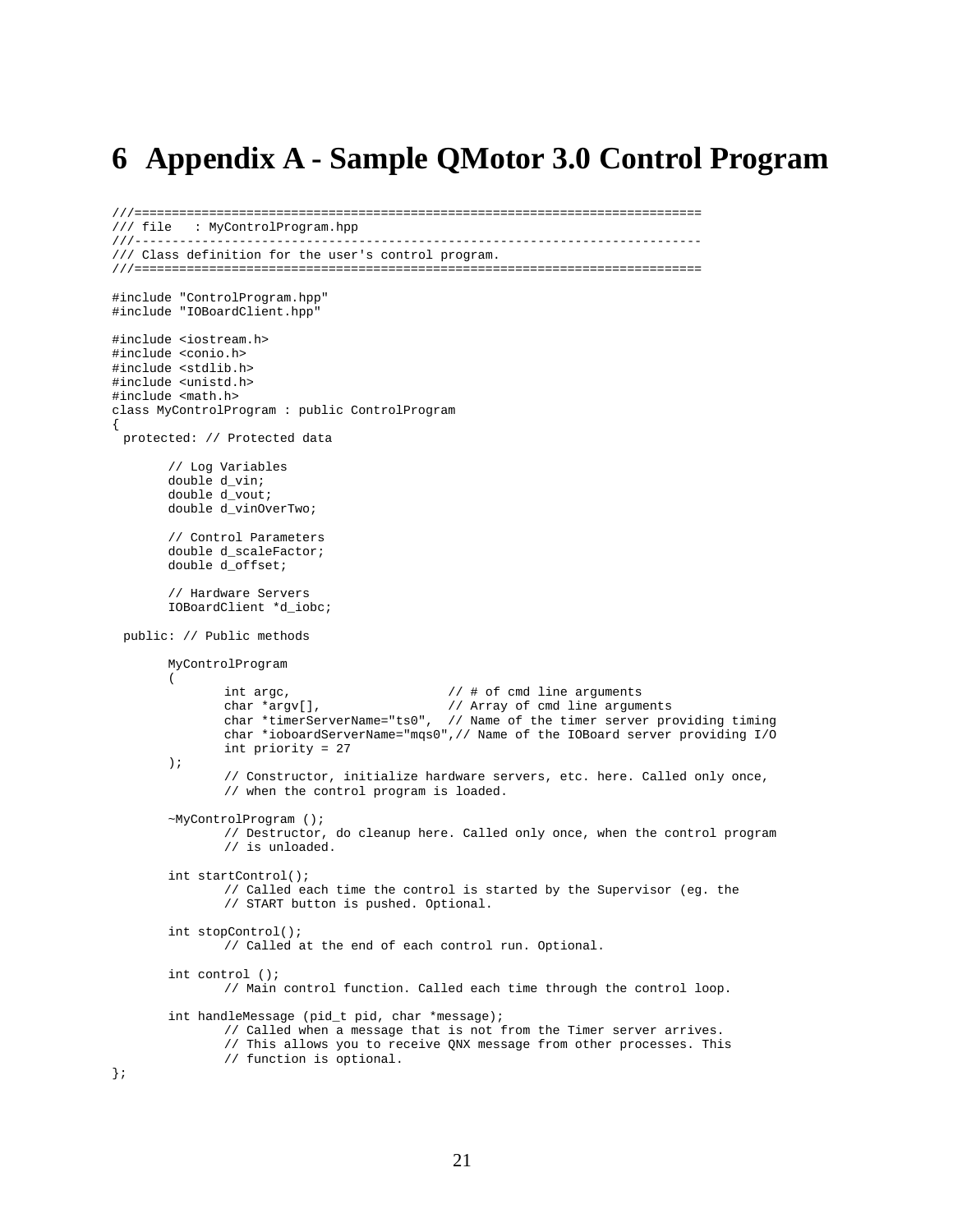```
///============================================================================
/// name : MyControlProgram
///----------------------------------------------------------------------------
/// input : argc - # of command line args passed to this program
/// argv - Ptr to array of command line args
/// timerServerName - Name of the timer server which will provide the
/// timing for this control program.
/// Constructor for the user's control program. This is called when the
/// program first starts. Connections to needed servers should be made here,
/// log and control variables are initialized and registered here. Any setup
/// that must occur when the program is first started should be placed here.
///============================================================================
MyControlProgram::MyControlProgram (int argc, char *argv[], char *timerServerName,
 char *ioboardServerName, int priority)
 : ControlProgram (argc, argv, timerServerName, priority)
{
 // Initialize your servers here. I will use one IOBoard server.
 d_iobc = new IOBoardClient (ioboardServerName);
 if (d_iobc->isStatusError ()) // If couldn't locate the IOBoard server,
 { // set the status and return.
       d_status.setStatusError ();
       return;
 }
 // Set control program parameters. If running under a Supervisor (like the
 // GUI), these values will be overriden by the Supervisor.
 d runForever = 0;d_controlFrequency = 100; // Control freq. in Hz<br>d_controlDuration = 10.0; // Control duration
                             // Control duration in seconds (-1) = run forever)
 // Initialize your control variables here. These must be declared in
 // the class definition for this control program (eg. MyControlProgram.hpp)
 d_scaleFactor=1.0;
 d_offset=0.0;
 // Register your control variables. Only registered control variables will
 // appear in the Supervisor (ie. the GUI). You do NOT have to register all
 // your variables, only the ones you want to change from the GUI. The
 // 2nd parameter is the description that will be seen in the GUI.
 registerControlParameter (&d_scaleFactor, "d_scaleFactor",
               "Amplitude Scale Factor");
 registerControlParameter (&d_offset, "d_offset", "DC Offset");
 // Initialize your log variables here.
 d_vin=0;
 d_vout=0;
 // Register your log variables. Only registered log variables can
 // be logged/plotted by the Supervisor. The 2nd parameter is the
 // description that will be seen in the GUI.
 registerLogVariable (&d_vin, "d_vin", "Input Voltage");
 registerLogVariable (&d_vout, "d_vout", "Output Voltage");
 registerLogVariable (&d_vinOverTwo, "d_vinOverTwo", "Half Input Voltage");
 d_status.setStatusOk (); // Constructor succeeded
}
```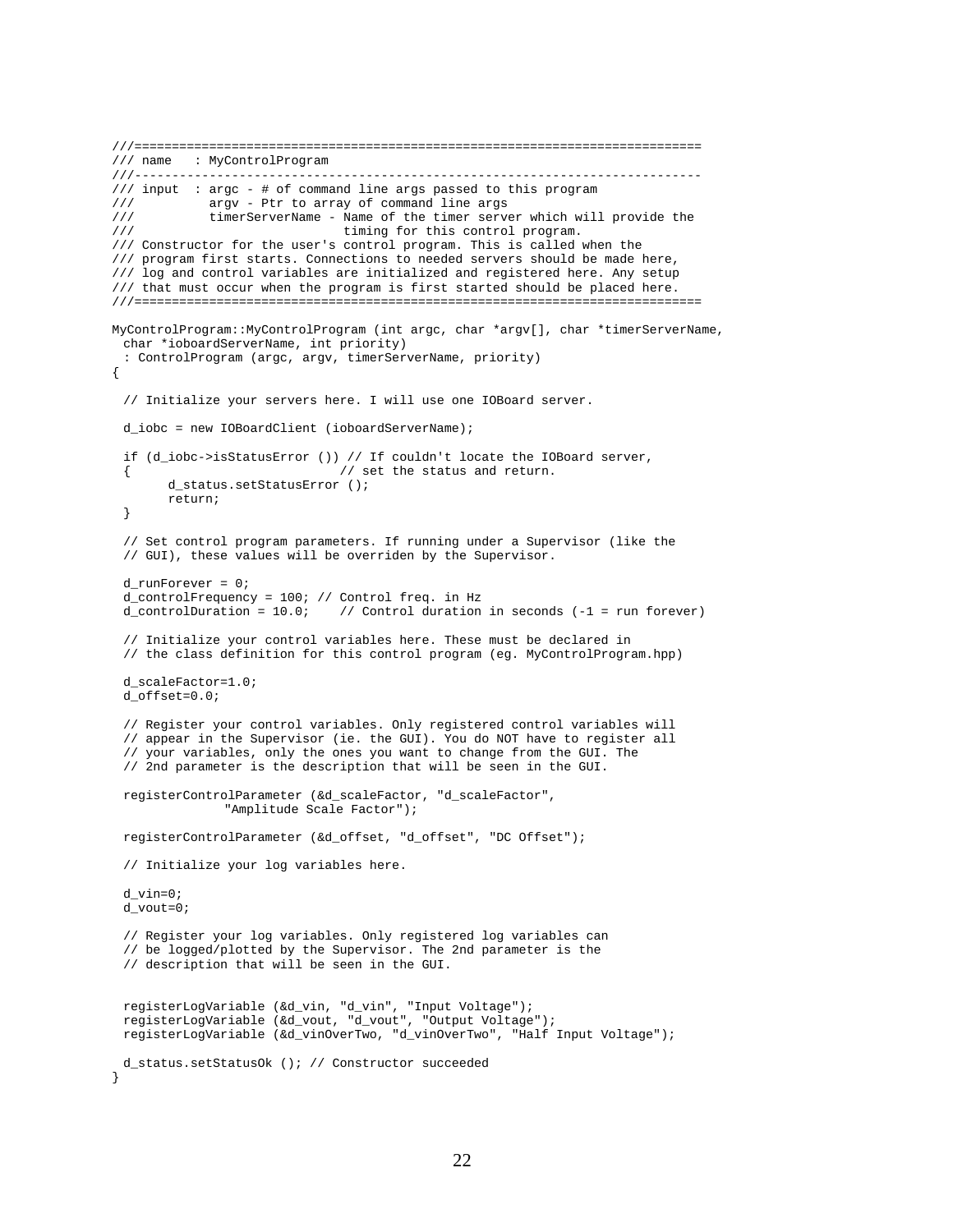```
///============================================================================
/// name : ~MyControlProgram
///----------------------------------------------------------------------------
/// Destructor for the user's control program. Called only once, as the
/// control program exits. Put any cleanup stuff that must happen when your
/// conrol program quits here.
///============================================================================
MyControlProgram::~MyControlProgram ()
{
 delete d_iobc; // Disconnect from the IOBoard server
}
///============================================================================
/// name : startControl
///----------------------------------------------------------------------------
/// Called each time a control run is started. If running from the GUI, this
/// will be called each time the START button is pushed. Do setup that must
/// occur before each control run here (eg. initializing some counters, etc.)
///============================================================================
int MyControlProgram::startControl() {
return (0);
}
///============================================================================
/// name : stopControl
///----------------------------------------------------------------------------
/// Called each time a control run ends. If running from the GUI, this
/// will be called each time the STOP button is pushed, or when a timed run
/// ends, or when the control aborts itself.
///============================================================================
int MyControlProgram::stopControl() {
 d_iobc->setDacValue (0, 0.0); // Zero out the DAC we were using.
 return (0);
}
///============================================================================
/// name : stopControl
///----------------------------------------------------------------------------
/// return:0- Control run may continue, nonzero - Control should stop
/// Called each control cycle. Do your input, control computations, and output
/// here. If you return 0, the control will continue to execute. If you return
/// nonzero, the control will abort. You may want to abort if some error
/// condition occurs (excessive velocity, etc.)
///============================================================================
int MyControlProgram::control ()
{
 double factor;
 // This simple control just multiples the input of ADC channel 0 by a
 // scale factor and adds a DC offset to it, writing the result out to
 // DAC channel 0.
 // Input
 d_vin = d_iobc->getAdcValue (0);
 // Control calculations
 // d_elapsedTime is provided by the superclass ControlProgram and is the
 // time since the control run started (sec)
 factor = sin(d_elapsedTime) * d_scaleFactor;
```

```
23
```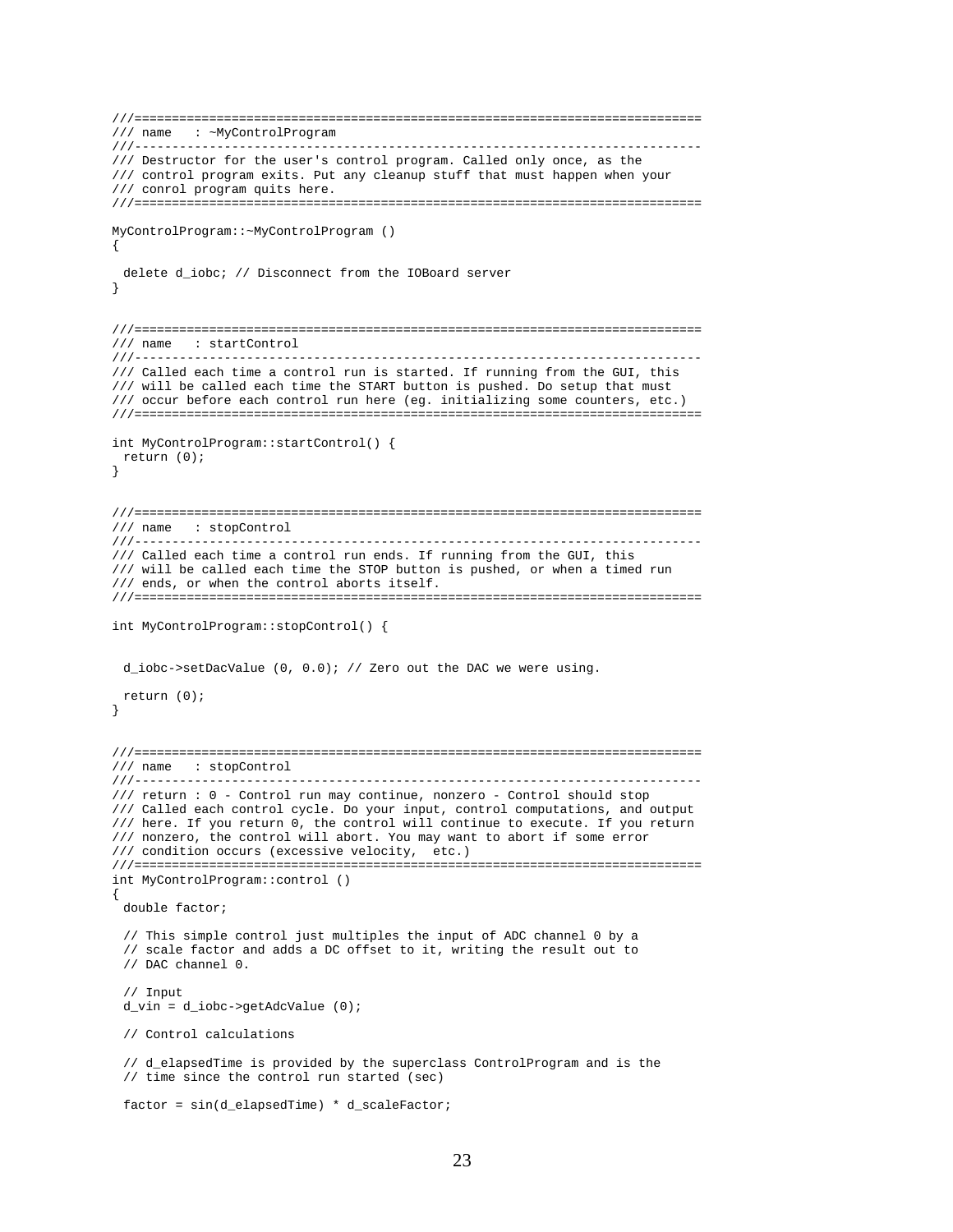```
d_vout = factor * d_vin + d_offset;
 d_vinOverTwo = d_vin / 2.0;
 // If the output voltage is positive, enable logging of d_vinOverTwo. In
 // the log, I will only have values of d_vinOverTwo logged at times
 // when the output voltage is positive (event-triggered logging mode).
 if (d_vout > 0)enableLogging ("d_vinOverTwo");
 else
       disableLogging ("d_vinOverTwo");
 // Output
 d_iobc->setDacValue (0, d_vout);
 return 0;
}
///============================================================================
/// name : handleMessage
///----------------------------------------------------------------------------
/// return:0- Control run may continue, nonzero - Control should stop
/// This optional function allows your control program to receive QNX messages
/// from processes other than the Timer server. If a msg arrives and it is not
/// from the Timer server, this function will be called to handle it. Based on
/// the message you may choose to stop the control (return nonzero) or continue
/// the control (return 0).
///============================================================================
int MyControlProgram::handleMessage (pid_t pid, char *message)
{
 int msg;
 msg = *((int *)message); // Convert the msg to an integer Reply (pid, 0, 0); // Reply to the msg so the sender
                          // Reply to the msg so the sender is unblocked
 if (msg == 1) // If the msg was "1" abort the control.
       return (1);
 return (0); // The control may continue.
}
main (int argc, char *argv[])
{
 // Instantiate the control program.
 // The first 3 arguments are required (argc, argv, and the name of the timer
 // server. The fourth argument and beyond are determined by the user.
 // Here it's just the name of the IOBoard server used for I/O. If you use
 // additional servers you may pass their names as arguments here.
 MyControlProgram cp (argc, argv, "mqts0", "mqs0", 19);
 // If couldn't start the control (maybe couldn't connect to one of the
 // hardware servers, etc.), abort.
 if (!cp.d_status.isStatusOk ())
 {
       cerr << "Can't start control" << endl;
       abort ();
 }
 // Log input voltage in timed mode, starting at time=0 for 0.02 seconds
 // at a logging frequency of 1000 Hz.
 cp.setTimedLogMode ("d_vin");
 cp.setLogFrequency ("d_vin", 1.0);
 cp.setLogDuration ("d_vin", 10.0);
```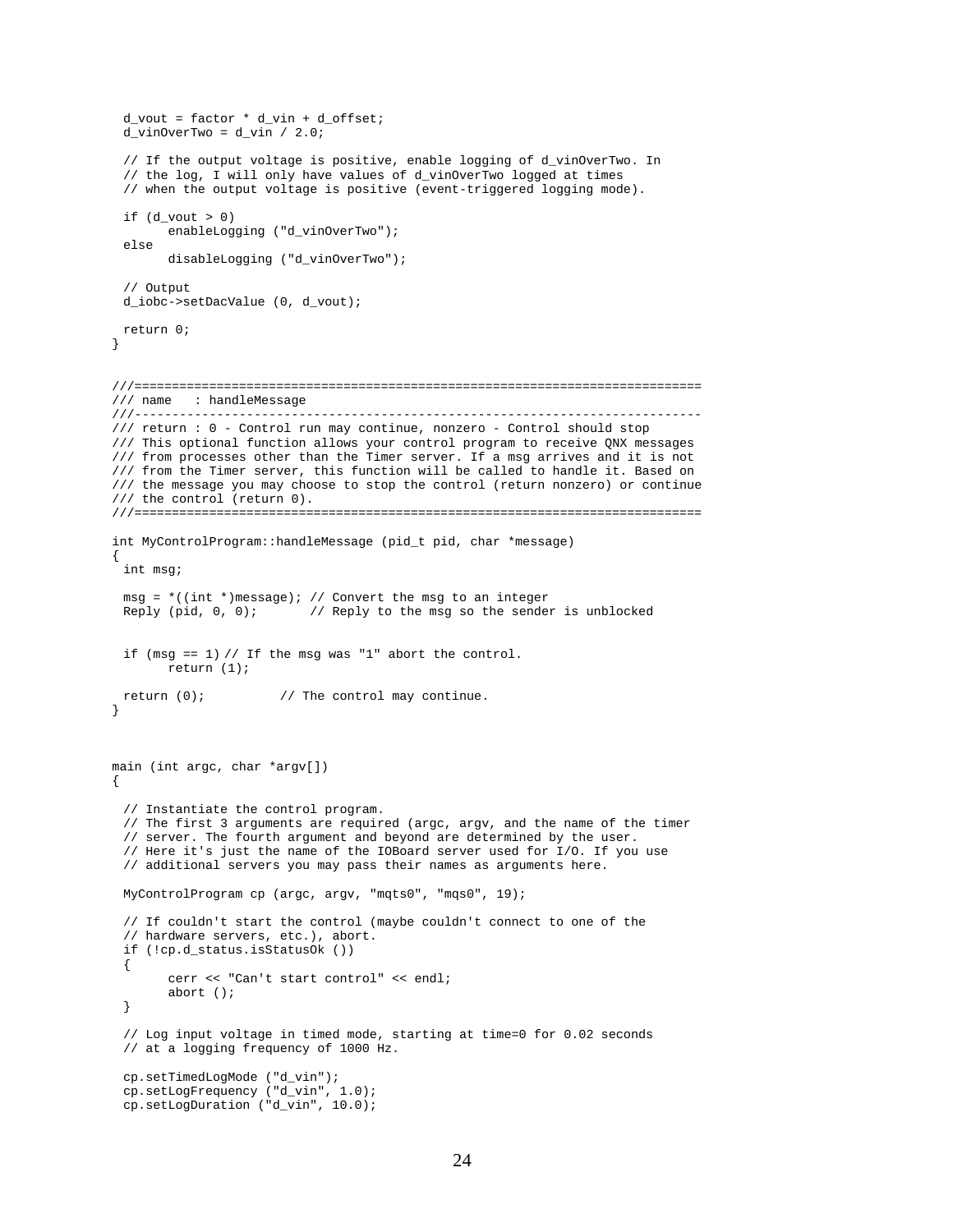```
cp.setLogStartTime ("d_vin", 0.0);
cp.setWatched ("d_vin");
// Log output voltage in ring-buffer mode, storing 0.01 seconds worth of
// log data, at a logging frequency of 1000 Hz. Whenever the control is
// stopped, the log for this variable will have the last 0.01 seconds
// worth of data in it (i.e. data for tfinal through tfinal-0.01 seconds
cp.setContinuousLogMode ("d_vout");
cp.setLogFrequency ("d_vout", 1.0);
cp.setLogDuration ("d_vout", 0.1);
cp.setWatched ("d_vout");
// Log this variable (1/2 the input voltage) at a log frequency of 1KHz,
// storing at most 0.02 seconds worth of log data. The control program
// must explicitly do enableLogging() and disableLogging() to enable and
// disable logging for this variable when an interesting event occurs.
cp.setEventTriggeredLogMode ("d_vinOverTwo");
cp.setLogFrequency ("d_vinOverTwo", 1.0);
cp.setLogDuration ("d_vinOverTwo", 0.1);
cp.setWatched ("d_vinOverTwo");
// This mainLoop() is defined by the superclass ControlProgram. It takes
// care of control program timing, variable logging, etc. It will call the
// user's functions (startControl(), control(), handleMessage(),
// stopControl()) as necessary.
```
cp.mainLoop(); }